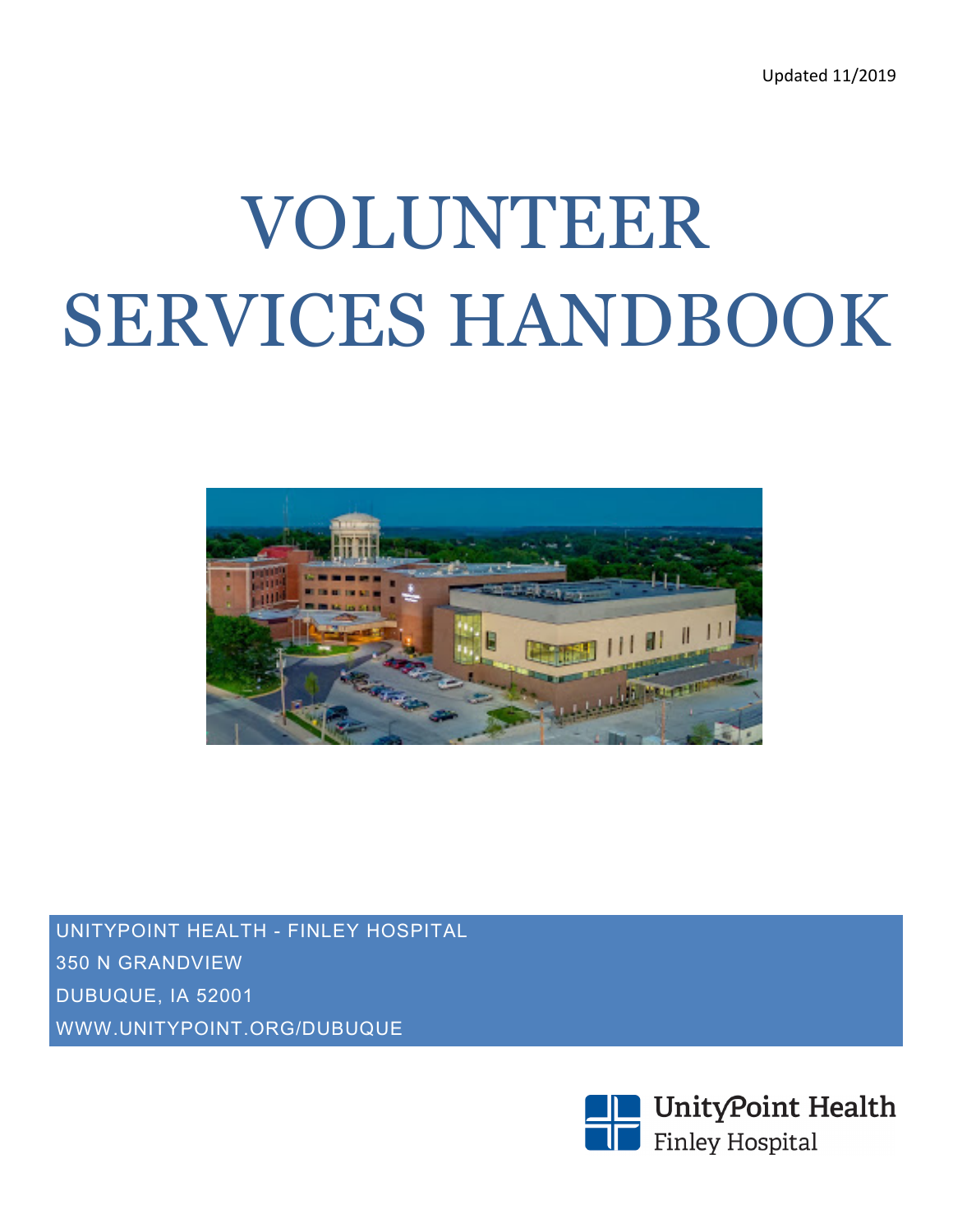#### **Welcome**

Welcome to UnityPoint Health Finley Hospital! Finley greatly appreciates your time and talents. We try to match your interest and skills with opportunities for service.

We ask all Volunteers to abide by all hospital and unit-specific policies that apply to your position. If you have questions about policies or procedures, refer to the Manager of Volunteer Services or the Human Resources department.

All volunteers are required to have a Criminal History and Background check, flu shot, and health assessment through employee health. There is no charge to you.

Finley Hospital understands how important it is to provide a safe environment for patients and visitors. Your knowledge, interest, and commitment to patient safety are critical.

*We have compiled this packet to help you feel more comfortable and to help answer questions. Please take the time to read and sign the needed materials. Only return the materials where a signature and date are needed*.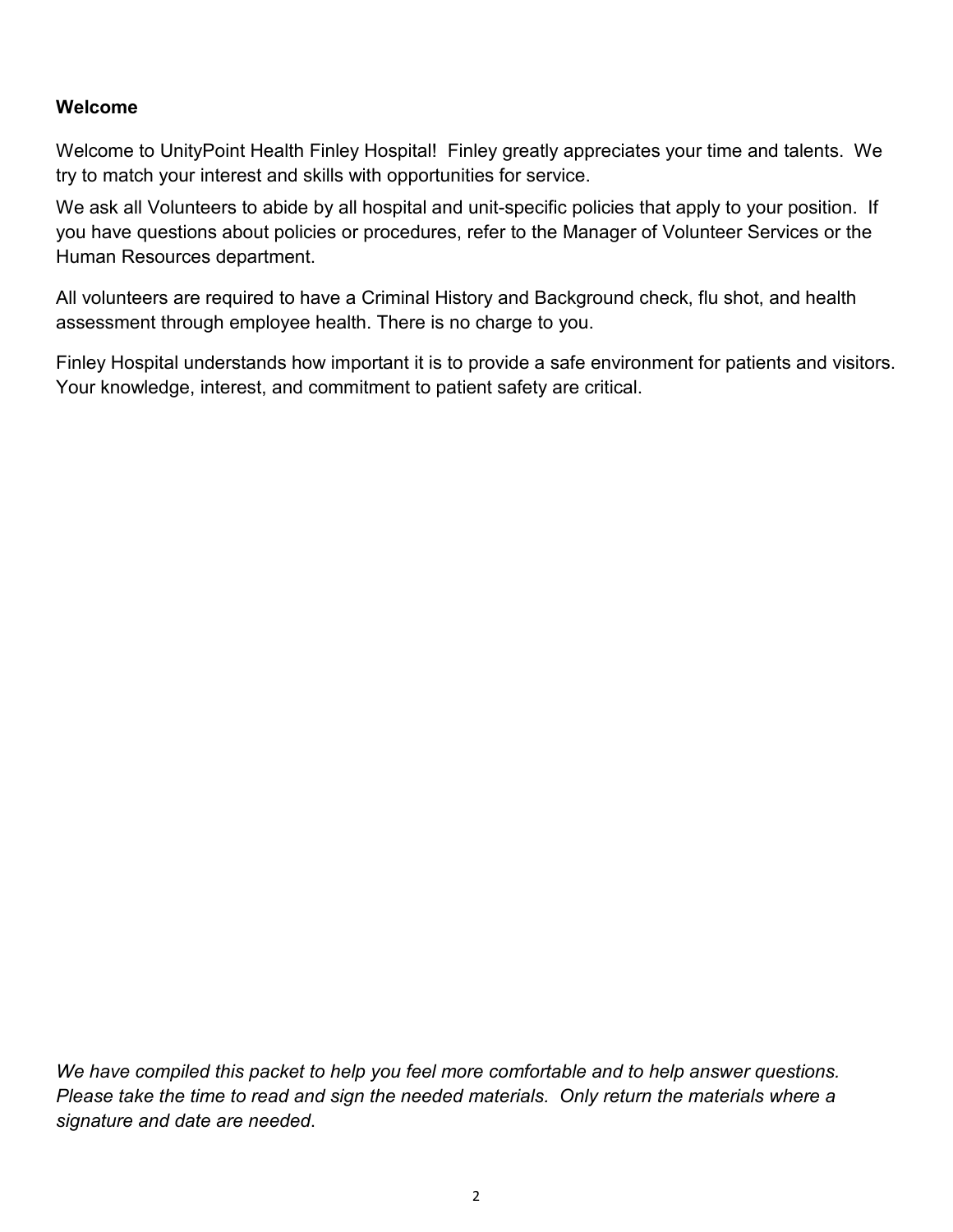# UNITYPOINT HEALTH - FINLEY HOSPITAL

# VOLUNTEER HANDBOOK

# TABLE OF CONTENTS

# ABOUT OUR HOSPITAL ABOUT OUR HOSPITAL

Finley Hospital

Our Mission, Vision, and Focus Values

Volunteer Services/ Mission Statement

# ABOUT VOLUNTEERING PAGE 6

Application, Orientation & Training Annual Requirements

Recording Hours

Volunteer Benefits

#### POLICIES & PROCEDURES **POLICIES & PROCEDURES**

#### Rules & Ethics

| <b>Accidents</b>             | Harassment                    | <b>Patient Rights</b>                |
|------------------------------|-------------------------------|--------------------------------------|
| Attendance                   | <b>Hazardous Materials</b>    | <b>Personnel Belongings</b>          |
| <b>Badges &amp; Uniforms</b> | Holidays                      | <b>Personal Telephone Calls</b>      |
| Confidentiality              | Inclement Weather             | <b>Resignations/ Exit Interviews</b> |
| Conduct &                    | <b>Information Security</b>   | Responsibilities                     |
| Professionalism              | Agreement                     | Security                             |
| <b>Continuing Education</b>  | Incident Report               | Sign In & Sign Out                   |
| Discipline & Dismissal       | Just say "NO," Politely       | <b>Tobacco Use</b>                   |
| <b>Elevators</b>             | Leave of Absence              | Solicitation                         |
| <b>Escorting a Patient</b>   | Liabilities                   | <b>Spiritual Care</b>                |
| upon discharge               | Lost & Found                  | <b>Tax Deductions</b>                |
| <b>Flower Delivery</b>       | Mail & Newspaper              | Telephone Etiquette                  |
| <b>Flu Shots</b>             | Media                         | <b>TB/PPD</b>                        |
| Gift Shop                    | <b>Non-Prescription Drugs</b> | <b>Wheel Chair Etiquette</b>         |
| Grievances                   | Parking                       |                                      |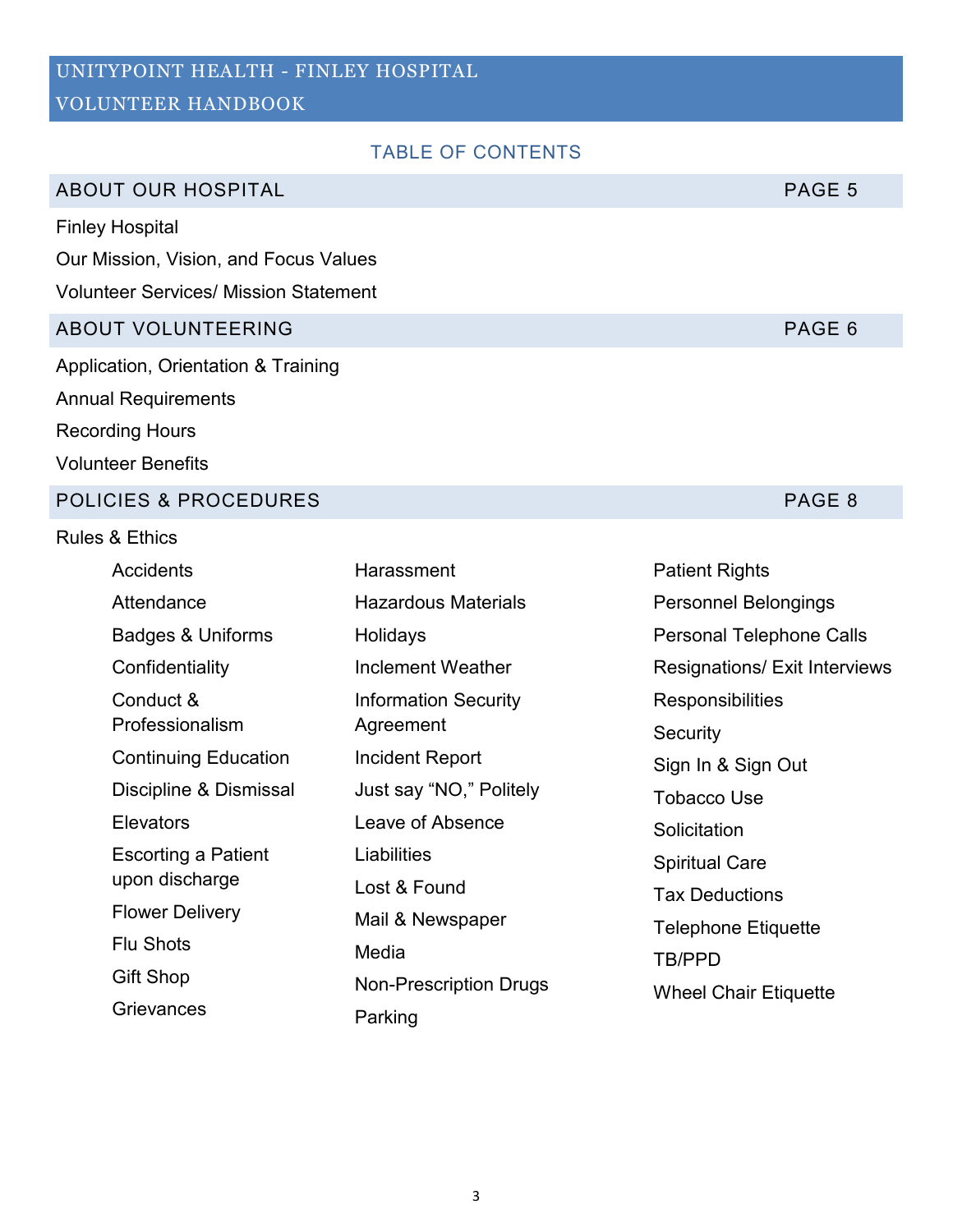| <b>WORKING WITH PATIENTS</b>                     | <b>PAGE 15</b> |
|--------------------------------------------------|----------------|
| Patient's Bill of Rights / Organizational Ethics |                |
| The Rights of Patients                           |                |
| A.I.D.E.T., "No Point" Policy & 10-5 Rule        |                |
| <b>Patient Related Procedures / Interaction</b>  |                |
| <b>HIPAA Privacy &amp; Confidentiality</b>       |                |
| <b>Mandatory Reporting of Abuse</b>              |                |
| <b>INFECTION CONTROL</b>                         | PAGE 19        |
| <b>Standard Precautions</b>                      |                |
| <b>Hand Washing Procedure</b>                    |                |
| Isolation                                        |                |
| <b>Employee Health Services</b>                  |                |
| <b>SAFETY &amp; EMERGENCY CODES</b>              | PAGE 21        |
| <b>Fire &amp; Disaster Procedures</b>            |                |
| Safety & Emergency Procedures                    |                |
| <b>Responsibilities: Safety Procedures</b>       |                |
| <b>Emergency Codes</b>                           |                |
| <b>Emergency Preparedness</b>                    |                |
| <b>VOLUNTEER PROGRAMS</b>                        | <b>PAGE 23</b> |
| <b>Types of Volunteers</b>                       |                |
| <b>Guidelines / Recruiting Volunteers</b>        |                |
| <b>Various Placements</b>                        |                |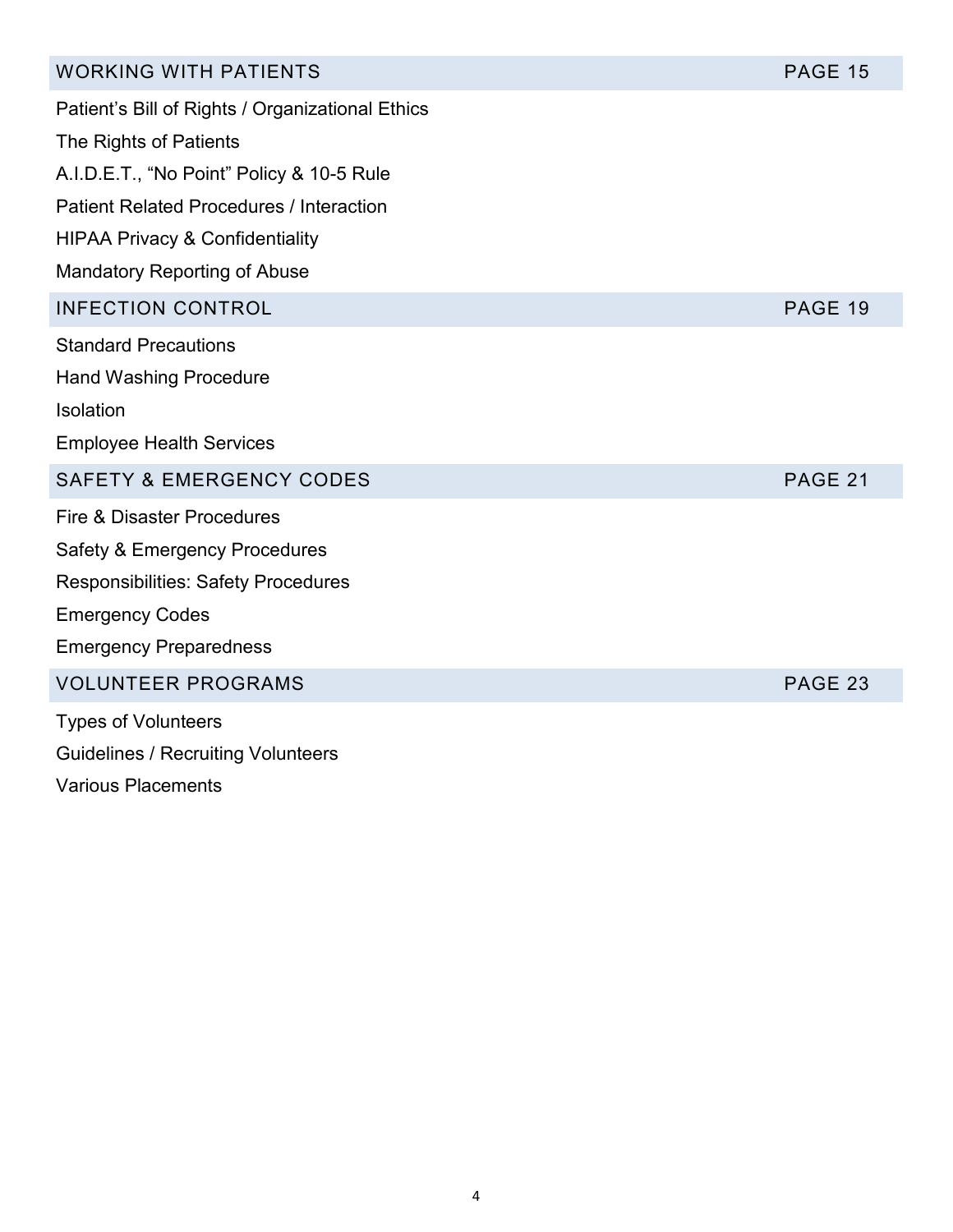#### **HISTORY**

It could be said that Finley Hospital feels like a home away from home. The warm, friendly staff exudes a sense of family and unity with their patients and with one another. What many may not know is that Finley actually was a residence, belonging to Dr. John W. Finley and his wife, Helen.

Dr. Finley was Dubuque's first general physician and the second permanent physician of both the county of Dubuque and the state of Iowa. He had the reputation for being a kind man with a deep, invested interest in his patients. This was a well-earned reputation, for Dr. Finley would travel many miles by horseback to attend to patients in surrounding areas and would even help with household chores before getting back on the saddle and traveling to another patient in need. He and his wife were very active within the Dubuque community, belonging to the early settlers group, helping to organize the Presbyterian Church, and forming the Northwest Medical Society (currently known as the Dubuque County Medical Society.)

Dr. Finley always wanted to establish a medical school and a hospital. Unfortunately, his efforts to do so were unsuccessful and he eventually passed away before he could see his dreams come to fruition. Helen helped to honor one of her deceased husband's two wishes. In her will and testament, she specified that her estate should be used to fund a hospital in Dubuque named after her husband. The articles of incorporation for The Finley Hospital Company were adopted [February 21, 1890,](http://www.unitypoint.org/dubuque/timeline) and the Finley residence transformed into a twenty-seven room hospital with only 40 beds.

Although Finley has grown rapidly from its humble beginnings, now housing 126 beds, it still prides itself in carrying on the legacy of Dr. Finley's compassion and active involvement in the community. It is without a doubt that Dr. Finley would be proud of the way Finley Hospital takes care of our neighbors by making sure each patient is treated as an individual with different needs.

#### MISSION

Improve the health of the people and the communities in the Tri-State area.

#### FINLEY VISION

"Best Outcome for Every Patient, Every Time."

#### FOCUS VALUES

**Fostering Unity**-Promoting collaboration among departments, facilities, and regions while encouraging skills and abilities of each person and team.

**Own the Moment-** Holding ourselves accountable for our individual and team actions, while promoting the importance of problem-solving skills and taking action.

**Champion Excellence**-Committing to the best outcomes and high-quality care.

**Seize Opportunities**- Embracing and promoting innovation and transformation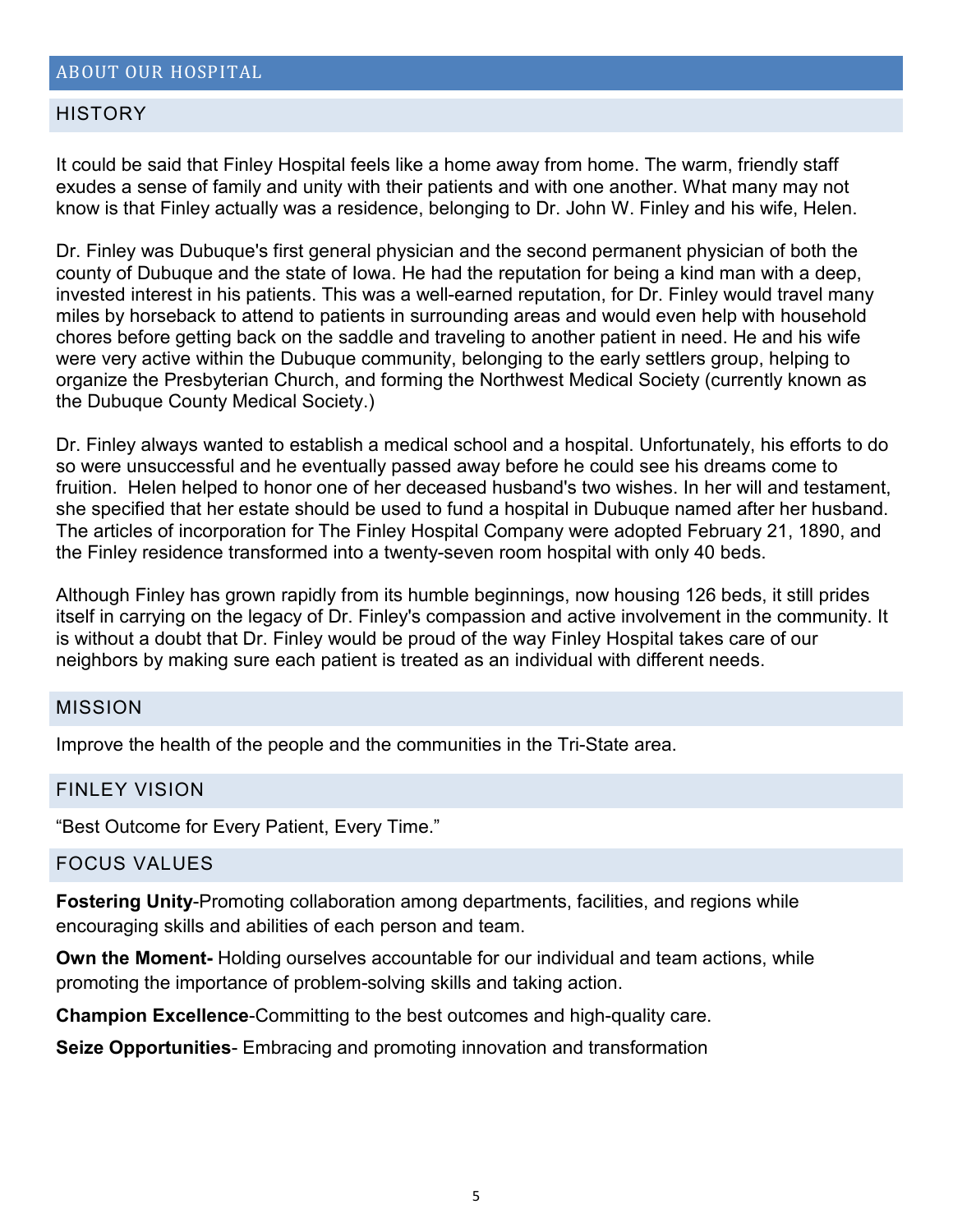# VOLUNTEER SERVICES MISSION AND GOALS

The Volunteer goals are to assist the hospital staff, releasing them for essential duties only they can perform; to bring a greater personal dimension to the delivery of healthcare, and to serve as ambassadors between Finley and the community.

The goals of the Volunteer Services Department are to continually improve communication, training and education of the Volunteers and staff regarding the volunteer program; effectively and creatively integrate Volunteers into the total system of the hospital; to make appropriate use of each Volunteer's background and skills; to recognize the efforts and contributions of the Volunteers and provide opportunities for growth.

The Finley Hospital Department of Volunteer Services and the Sunshine Circle are two distinct, separate groups, working in collaboration to contribute skills, talent, effort and finances to assist the hospital in achieving its objectives in healthcare and education.

# ABOUT VOLUNTEERING

# APPLICATION, ORIENTATION & TRAINING

#### **The Application Process**

A volunteer must complete an online application in its entirety to become a volunteer. This includes personal references, educational information and employment history. Upon completion of their application, a prospective volunteer will then be contacted by volunteer services to setup an in person interview.

## **Background Check**

All applicants, adults and college students, are required to submit to a background check before any further educational training is conducted (i.e. orientation).

## **The Orientation Process**

Volunteer orientation is mandated by The Joint Commission (TJC) to ensure that all who participate as volunteers have an understanding of Universal Precautions, Safety and Security, and Patient Confidentiality, as well as an overview of the rules and regulations of the volunteer program, and knowledge of hospital policies and procedures.

Once orientation is complete, the volunteer is responsible for contacting the Finley Employee Health Nurse *at 563-589-2650* to setup an appointment to complete their TB test and health physical.

## **Training**

Training provides the tools of knowledge necessary for the position. It is arranged by the Volunteer Services Department and may be provided by hospital personnel or veteran volunteers. Volunteers will receive a Service Description upon training.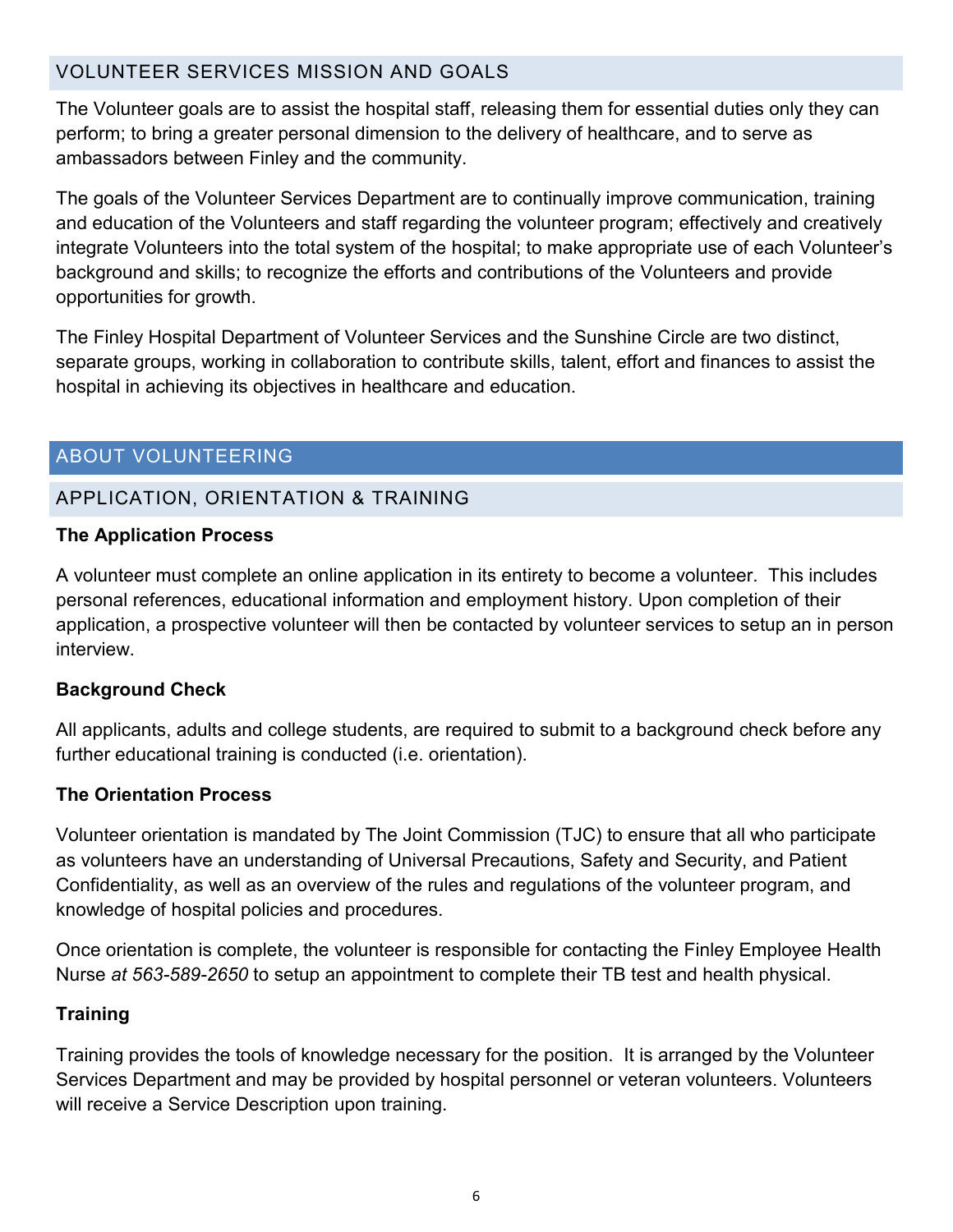# ANNUAL REQUIREMENTS

Volunteers cannot begin until all required health screenings and paperwork are turned in. The following is required annually:

- Annual Review (Safety and Security and Infection Control)
- Confidentiality HIPAA Training
- Flu Shot

# RECORDING HOURS

It is your responsibility to record your hours of service. You will be assigned a PIN number to log in to the computer kiosk in the Volunteer Services Lobby. If you forget to log in, the computer malfunctions, or you complete hours outside the hospital, please let Volunteer Manager or Volunteer Coordinator know so your hours can be logged manually.

# **When?**

Before reporting to your assignment, sign-in. When leaving for the day, sign-out

# **Where?**

Kiosk is located in volunteer services lobby.

# **Why?**

For liability, accountability, acknowledgement of service hours, verification of services for references/ school/ tax purposes. In addition, it is important for us to know who is in the hospital in case of an emergency.

# VOLUNTEER BENEFITS

UnityPoint Health - Finley Hospital acknowledges the generous work of the Volunteers, the Auxiliary, and the Sunshine Circle in several ways:

- **Complimentary meal credit** (valued at \$6.00) will be given for each shift worked by a volunteer to be used before or after shift on the day the volunteer provides service.
- Employee/ Outpatient Pharmacy (reduced cost for over the counter medications)
- Employment and College References (\*\*Note: Hours of service and letters of reference will not be provided until 60 hours of service have been completed by volunteer)
- FREE Parking
- FREE TB/PPD screenings
- FREE Flu Shots
- Invitations to special hospital-wide events
- Information Resources
- Coverage under Hospital's Liability Insurance
- National Volunteer Week Events
- Scholarship Opportunities through the Foundation
- Tax Deductions- A complete description of federal tax deductions for volunteers is available from the IRS.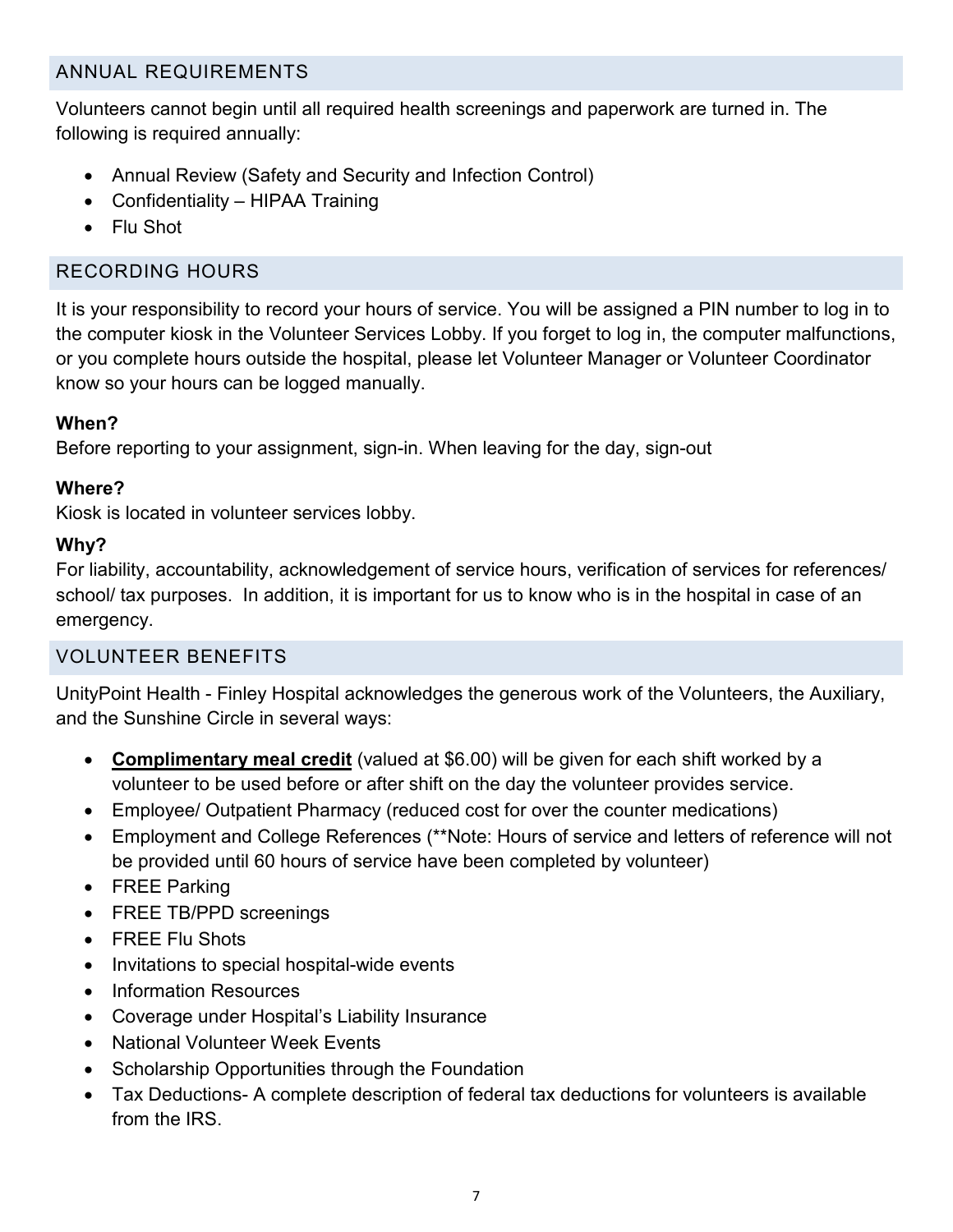#### **RULES & ETHICS**

**As a volunteer, you are becoming part of our hospital workforce. Like our employees, you are subject to the same rules and regulations that apply to all hospital staff. Please read the following so that you are knowledgeable in these areas.** 

#### ACCIDENTS

In the event of any accident or injury sustained on the hospital premises, it is very important that you promptly inform the volunteer office and the supervisor of the area you are assigned. Volunteers injured while on duty must follow up with their primary care provider for care and treatment. Finley Hospital is not responsible for volunteer injuries.

#### ATTENDANCE

Your presence during your scheduled volunteer time is important. We realize there are situations where it is necessary to be absent. Be sure to call ahead as possible, we will secure a substitute when possible and alert staff as needed. Please notify the department in which you serve, when you cannot attend your scheduled shift. Please notify us in advance of vacations or medical leave. If you are out for illness/infection, you may be required to present a work release from your physician and see Finley's Employee Health Nurse before being allowed to return to work. Each month schedules are completed and displayed in Volunteer Services Office, as well as being visible online. Please call the office if you are able to help with any open times.

#### BADGE AND UNIFORM *(SIGN PERSONAL APPEARANCE POLICY)*

All volunteers are expected to follow the personal appearance/ dress code policy.

A volunteer dress code is required in order to maintain a standard that clearly identifies the volunteer status of the person and ensures appropriate representation of the hospital to patients, families and visitors. Volunteers are held to the same dress code as employees. Volunteers shall present themselves in a manner and dress that is professional.

#### **Dress Code**

#### *Volunteers will be identified by:*

- Name badge with badge buddy.
- Clothing should be clean, wrinkle-free and in good repair.
- Socks or hosiery are mandatory with all closed footwear.
- Hair must be clean, combed and neatly trimmed or arranged.
- Fingernails must be clean and manicured.
- Perfumes and fragrances should be avoided, keeping in mind the sensitivity of others.
- Personal hygiene must be maintained at all times.

#### *Inappropriate attire:*

• Blue jeans.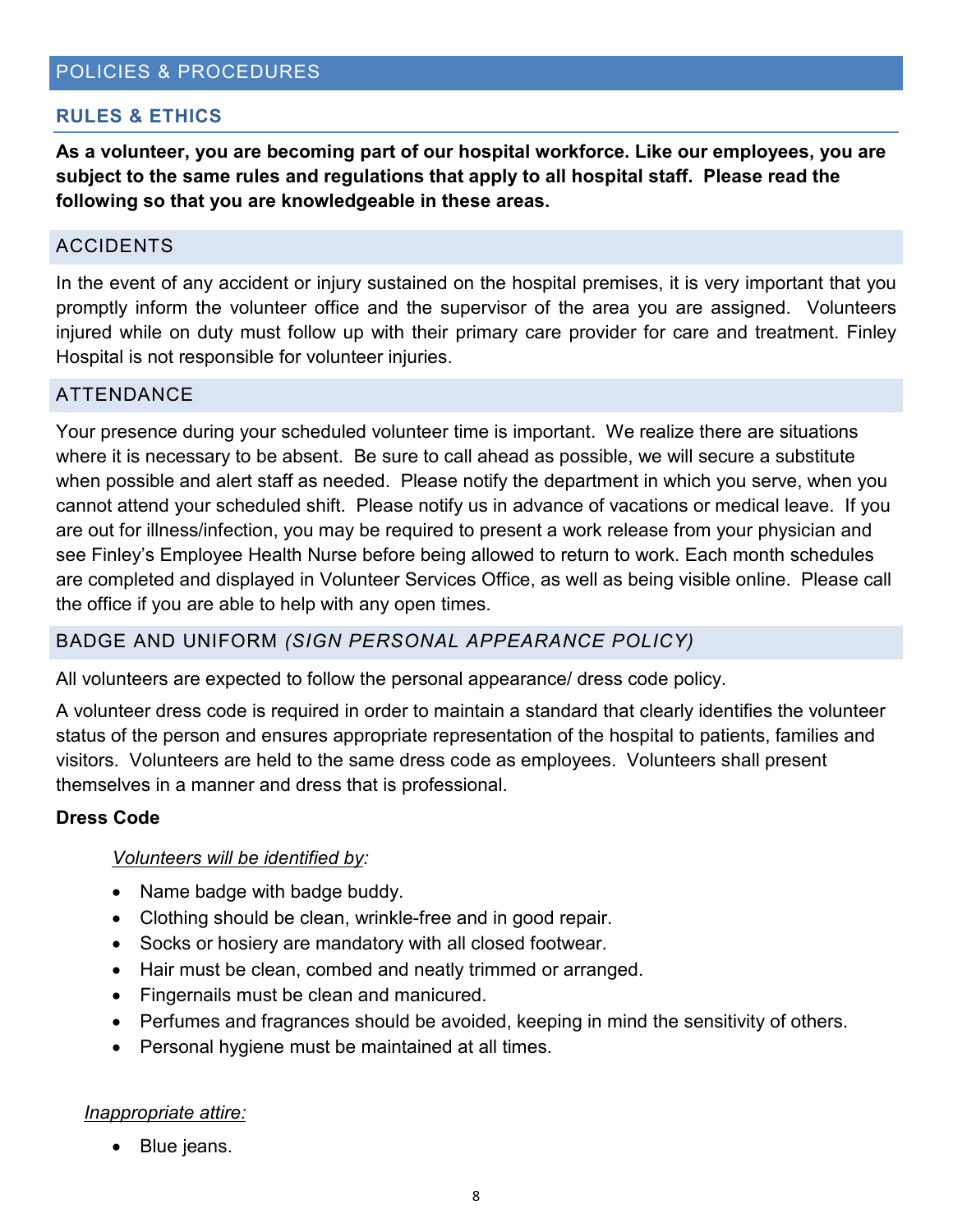- Shorts and short skirts (split skirts)
- Spandex leggings and sweats.
- T-shirts with inappropriate writings or screen printing.
- Open toe shoes/sandals.

# CONFIDENTIALITY

Volunteers should **NEVER** divulge information of any kind about a patient's treatment, status, or whereabouts to anyone without a need to know, including outside the hospital. In addition, personal problems should not be discussed with hospital staff (i.e. nurse or doctors). A confidentiality statement must be signed annually by each volunteer. (See HIPPA for more information)

# CONDUCT AND PROFESSIONALISM: CUSTOMER SERVICE

As a volunteer, you are directly related to Finley Hospital. People see you as the face of the hospital, so please remember to always be kind, courteous, cheerful, efficient, understanding, compassionate, professional, and respectful in your conduct.

# CONTINUING EDUCATION

Various education programs occur throughout the hospital. Many of the staff education programs are open to volunteers as well. Check with Jolene or Volunteer services secretary about availability and suggestions for education programs you would like to see in the future

# DISCIPLINE & DISMISSAL *(REFER TO POLICY)*

In order to protect the rights and safety of volunteers, employees, patients and others, it is necessary that each person adhere to certain rules and regulations to conduct themselves in a professional manner. Finley Hospital reserves the right to apply the necessary corrective action upon the violation of rules and regulations. These include an oral warning, a written reprimand, suspension, and dismissal. Dismissal may take place without prior warning in the case of a major violation.

# **Major Violations**

Immediate corrective actions will be taken when: theft, assault and/ or battery; insubordination (which includes refusing to submit to instructions or verbal abuse directed at one's supervisor or department manager); smoking; destruction of property; intoxication; immorality; sexual harassment; weapons on hospital property; discourteous or unethical conduct; willful disregard for safety or security regulations; making negative statements that reflects poorly on the Finley physicians, staff members, patients or visitors; horseplay, or loud or boisterous conduct; telephone misuse; breach of confidentiality, misrepresentation; gross negligence or carelessness that might result in property damage or injury; and conviction of a serious crime.

There are numerous other actions or situations which may result in similar disciplinary action including the termination of service.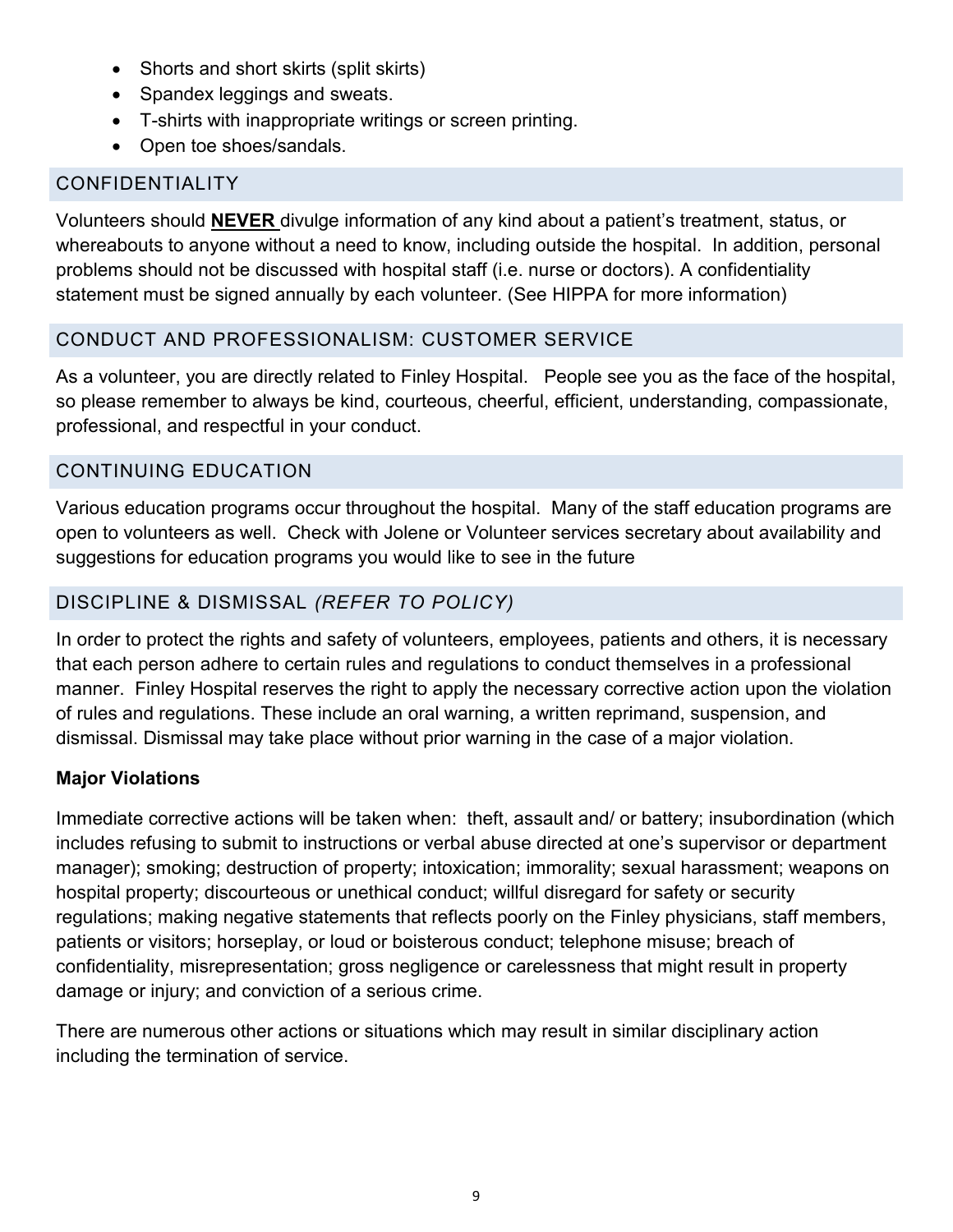# **DOs & DON'Ts**

- DO familiarize yourself with the hospital so that you can give good directions. If you do not know how to find a department or other area, find out for future reference; "get lost".
- DO arrive for work on time. Be considerate by arriving five or ten minutes early.
- DO perform reasonable tasks requested by a hospital staff member.
- DO ask questions when you are unsure about something.
- ALWAYS knock before entering a closed or partially closed door.
- ALWAYS wait for a doctor or nurse to finish talking to patient before entering the room.
- DO NOT take responsibility for something you have NOT been trained properly to do.
- DO NOT give patient anything to eat or drink without checking with a nurse.
- DO NOT enter a room of a patient in ISOLATION, without taking proper caution measures.
- DO NOT divulge information seen, overheard, or otherwise witnessed while on duty.
- DO NOT discuss your personal problems with doctors or nurses.
- DO NOT leave your desk unattended.
- DO NOT wear perfume or cologne.

#### ELEVATORS

DO NOT USE ELEVATORS DURING A FIRE. (Unless otherwise directed)

# EMPLOYEES WHO VOLUNTEER (REFER TO POLICY)

Employees are not allowed to volunteer to do the same work they are paid to do.

## ESCORTING A PATIENT UPON DISCHARGE (REFER TO POLICY)

When escorting a patient upon discharge, volunteers are only allowed to take the patient to the exit or the valet drive up area. Volunteers are not allowed to take patients to their vehicle in the parking lot.

## FLOWER DELIVERY

Flowers are to be delivered to the front registration desk. Volunteers are responsible for recording the date, time, florist, room number, and your name in the designated booklet. Flowers are to be delivered in a timely manner.

#### FLU SHOTS

It is a requirement of everyone who works at Finley hospital to receive a flu shot. If a volunteer refuses to have the flu shot, said volunteer will be unable to volunteer during the flu season.

#### GIFT SHOP

The Gift Shop is made up entirely of volunteers from the Sunshine Circle. It is located on the main floor (2<sup>nd</sup> Floor).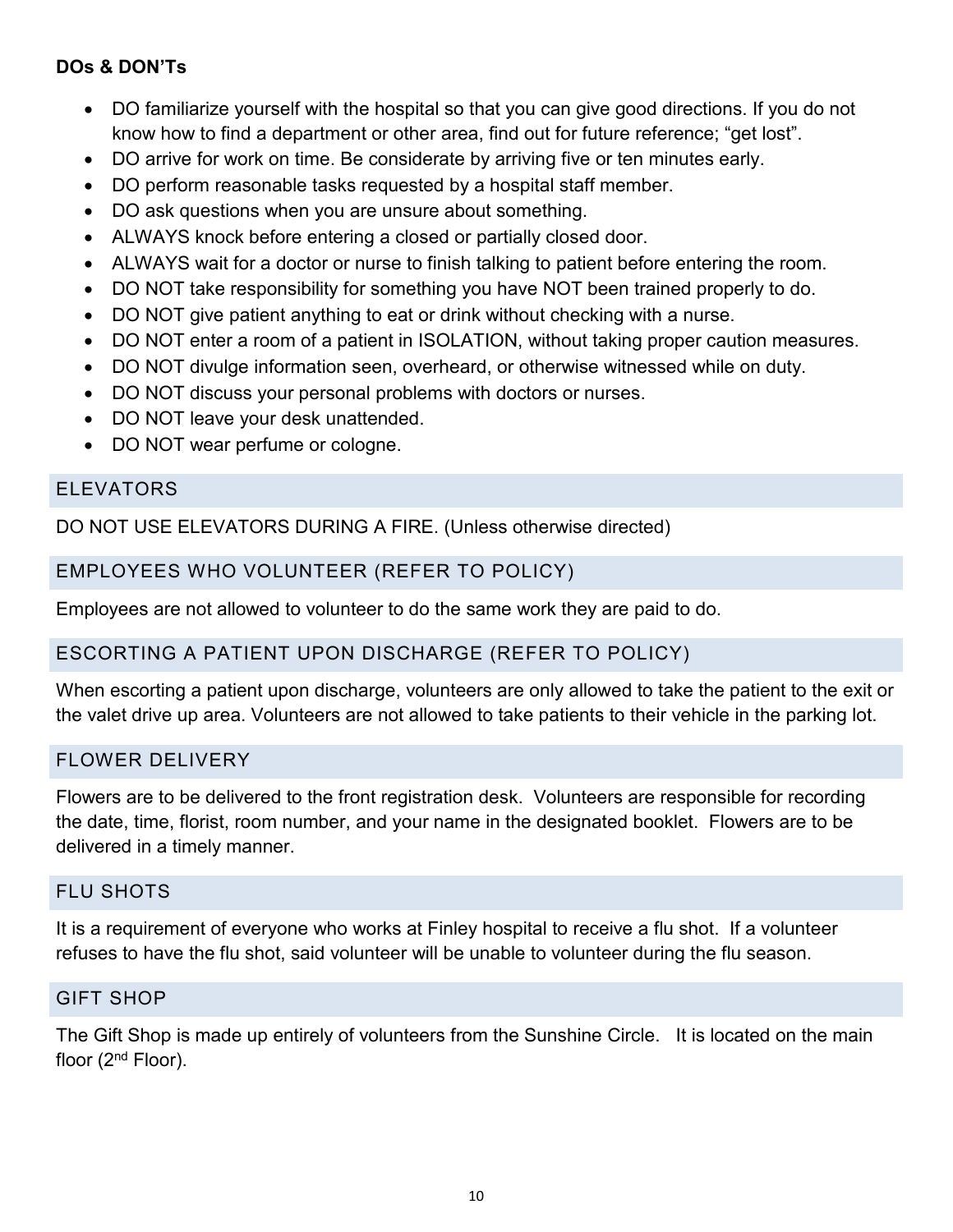### GRIEVANCES

All volunteers are to receive fair and equitable treatment and to be provided a means of appeal and review of problems related to their volunteer positions. Volunteers are encouraged to resolve disputes informally. If a volunteer has a grievance, it will be heard according to the hospital policy by the area manager, director, and VP in that order.

#### HARASSMENT

All employees and volunteers have the right to work in an environment free of discrimination. This includes freedom from harassment based on sex, age, race, national origin, religion, or membership in any protected group. Finley Hospital prohibits harassment of any from by supervisors, co-workers (including volunteers), patients, medical staff member, or visitors. If you believe that you have been the subject of harassment, report the alleged act immediately to Volunteer Services. Likewise, any volunteer found, after appropriate investigation, to have engaged in harassment will be subject to disciplinary action, up to and including dismissal.

# HAZARDOUS MATERIALS / RIGHT TO KNOW *(SIGN CERTIFICATE OF THE RIGHT TO KNOW)*

We strive to provide a volunteer experience that is free from recognizable hazards that could endanger a volunteer's health or well-being. Each volunteer has the right to know of the existence of any hazardous material in the area in which he/she works. A master file of MSDS can be found on any hospital computer that outline the policies and provides Material Safety Data Sheets (MSDS) for chemicals in each work area. Please be safety conscious at all times and report any hazardous condition to your instructor or the hospital staff.

Chemical spills will only be handled by assigned hospital personnel using described procedures.

Employees and Volunteers have the right to know:

- About the chemicals that are in your work area
- Types of warning labels
- Locations and availability of MSDS
- How to protect themselves with personal protective equipment

#### HOLIDAYS

Volunteer Services is closed on select holidays. If you choose to volunteer, you will still receive credit for these hours.

#### INCLEMENT WEATHER

In the event of inclement weather: snow, ice, or other hazardous conditions, please use your best judgment. If you are unable to make it, please call to let us know ASAP so a replacement can be found. If the Dubuque Community Schools close due to inclement weather, volunteers will not be expected to serve their assigned shift. This would include ALL volunteer assignments. If SHIIP counselors have appointments, they would be responsible to cancel those clients. Eucharistic Ministers will communicate with Chaplain, so alternative arrangements can be made.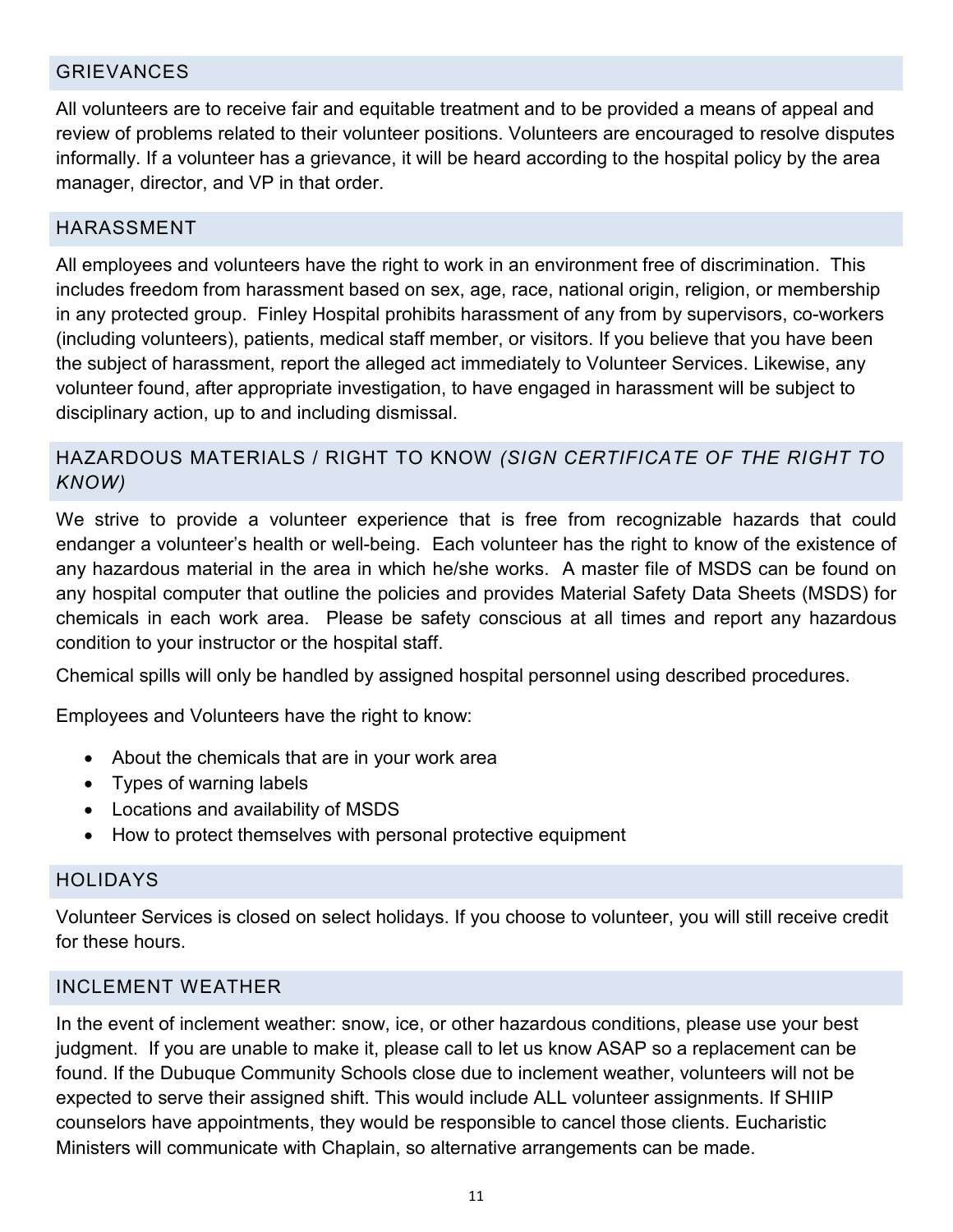#### INCIDENT REPORT

All incident or accidents, regardless of severity must be reported to the Volunteer Services Coordinator immediately.

#### INFORMATION SECURITY AGREEMENT (SIGN AGREEMENT)

Patient, financial and other business-related information in any form, electronic or volunteer services secretaries, is a valuable asset, and is considered private and sensitive. Employees, physicians, physician office staff, consultants, vendors, contracted agency staff, and students may have access to confidential information in the performance of their duties. Those charged with this responsibility must comply with information confidentiality/security policies in effect at UnityPoint Health and its affiliates. This agreement applies regardless of the method of access used.

#### JUST SAY "NO" POLITELY

Never assume duties you have not been properly trained for, do not have knowledge of, or the proper strength to perform. When in doubt, ask a hospital staff member for assistance.

#### LEAVE OF ABSENCE

For any extended leave of absence, it is requested that you notify the Volunteer Services Department so scheduling changes can be made.

#### LIABILITIES

You are covered under the UnityPoint Health - Finley Hospital liability insurance while on duty.

#### LOST & FOUND

Volunteer Services is also the Lost and Found location.

#### MAIL & NEWPAPERS

Volunteers deliver mail/email and newspapers that have been processed through the Finley Mailroom. Mail for patients that are no longer at the hospital will be taken to the switchboard desk.

#### MEDIA

If you are approached by any media source (TV, Radio, etc.), please refer them to the Community Relations Department at 589-2585. Do not answer questions or make comments.

Be aware that photos or texting on cell phones; tweets, email messages or postings on Facebook may inadvertently disclose confidential information. It is inappropriate to contact patients via social networking sites. Comments made on social media sites may affect Finley. We are prohibited from posting content that includes patient information including images or any information such that someone could deduce the identity of the person referenced in the posting. Violation may be grounds for disciplinary action & possible termination.

UnityPoint Health - Finley Hospital Volunteer Services Department has its own Facebook Page. Feel free to post and share your experiences on the page.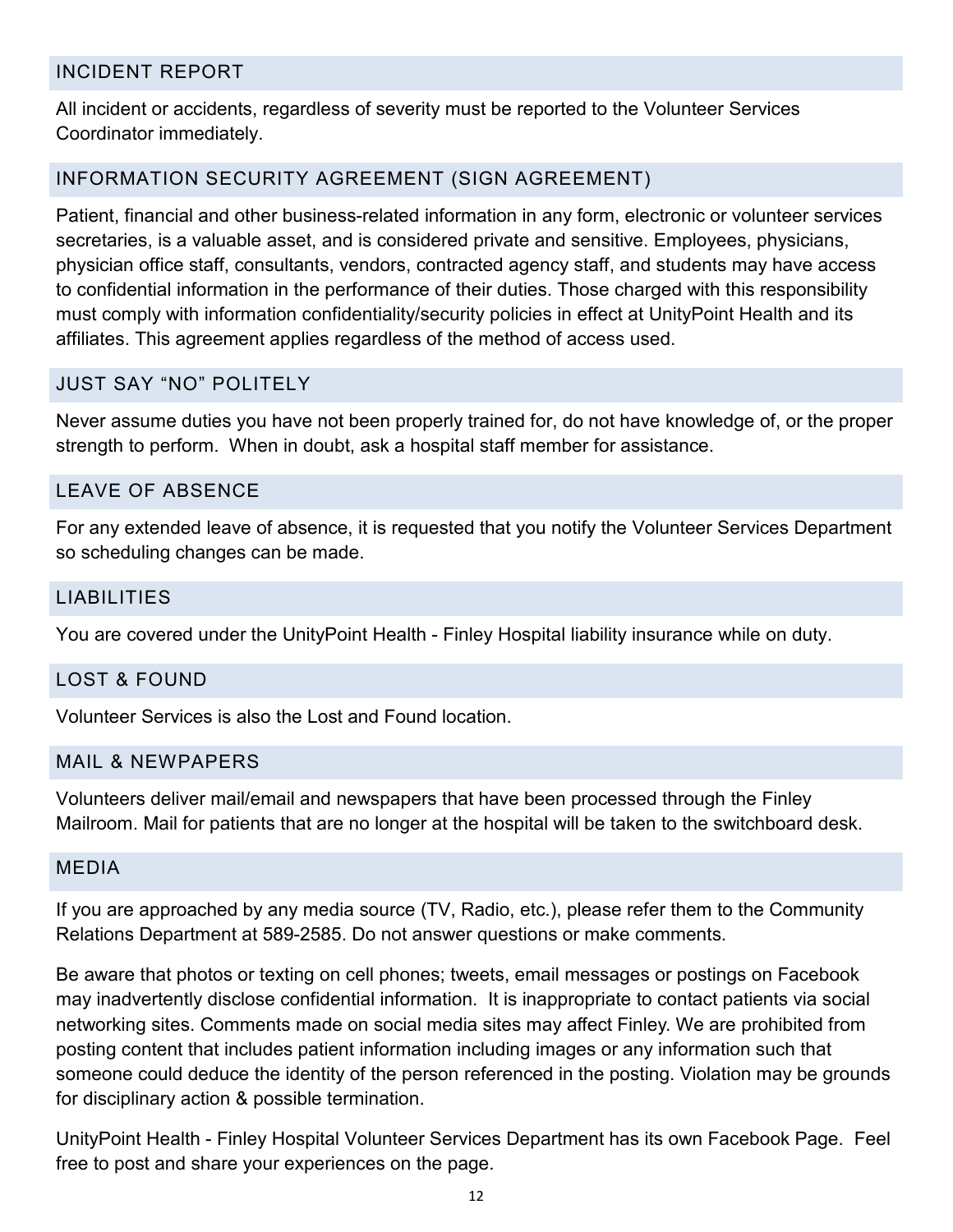### NON-PRESCRIPTION DRUGS

As a Finley volunteer you are able to purchase non-prescription drugs at the same reduced price as Finley employees. Finley employees and volunteers are asked to submit their order in the morning. Pharmacy tries to fill it by afternoon, but cannot make that guarantee since patient needs must come first. Fill out the order sheet and place it in the box outside the pharmacy door on  $3<sup>rd</sup>$  Floor.

#### PARKING

Volunteers may park in general visitor-parking areas. Those who have handicapped plates may use the designated spaces. Volunteers are NOT to park in emergency or specially marked areas. The Delhi Medical Building parking is reserved for patients using that facility and is not open to Finley staff or volunteers. Valet parking is for patients and visitors only.

*\*If volunteers have a medical condition that makes it difficult for them to walk from the parking garage to their work station, they may meet with the Employee Nurse for Valet Parking Approval. Please contact Employee Health at 563-589-2650.*

#### PATIENT RIGHTS

As a volunteer, you may have access to personal patient information, it is important to remember that anything heard or read about a patient is considered confidential. Similarly, charts are legal documents, usage of EPIC software, and transporting of patient information all require the same privacy standards. Maintaining confidentiality (adhering to HIPPA guidelines) is an essential aspect of volunteering.

#### PERSONAL BELONGINGS

The Finley Hospital is not responsible for lost or stolen valuables. Leave all valuables at home (expensive coats, jewelry, leather items). Purses or backpacks should be placed in locked area or left in the trunk of your vehicle. Lockers are available for your belongings, but you must provide your own lock if you choose.

#### PERSONAL TELEPHONE CALLS

Cell phones maybe only used in designated areas; lobbies and waiting rooms. Please do not use your cell phone while on duty. You may use your phone in the Volunteer Office as needed. You may also use the telephone in the Volunteer Office.

#### RESIGNATION/EXIT INTERVIEW

Any volunteer wishing to resign is expected to give oral or written notice two weeks prior to leaving. An exit interview will be scheduled. Your ID badge will be handed in at this time.

#### RESPONSIBILITIES

Volunteering is a commitment. Since schedules are planned to meet the needs a specific area, you are depended upon for the time to which you agreed. There will be time when you must be absent. Please contact Volunteer Services as soon as possible so a substitute can be found.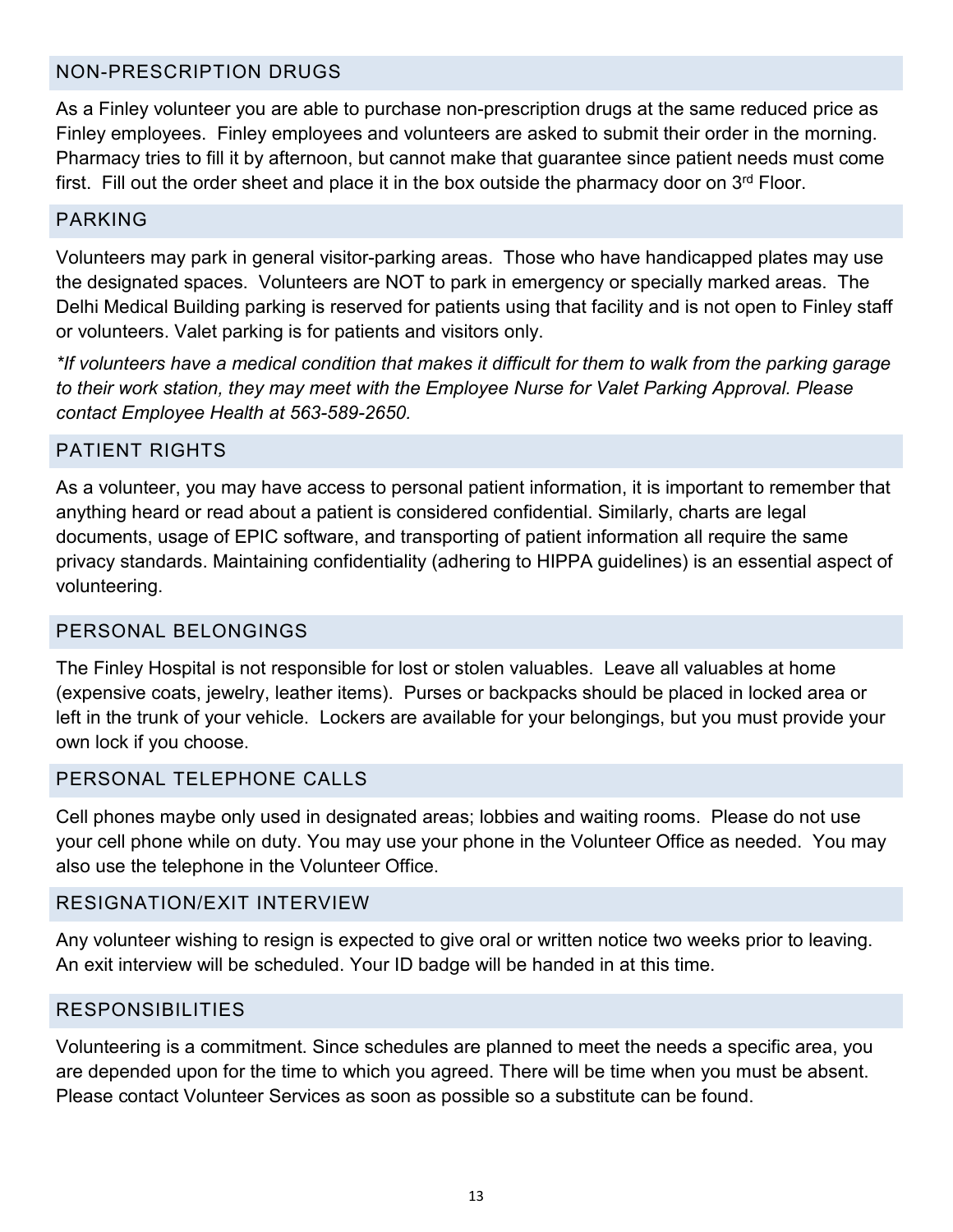#### **SECURITY**

You may use security escorts when appropriate. Remember that identification badges must be worn at all times when on hospital property. To report suspicious persons or incidents to security immediately dial "0" to have the operator contact security for you.

In order to contact Maintenance (6AM-6PM) / Security (6PM-6AM), call ex. 2575. In the event of a disaster or an emergency situation, volunteers should follow the directions of the employees in their designated areas.

#### SIGN-IN & SIGN-OUT

For liability coverage, we must know when you arrive and leave campus. Please, remember to clock in and clock out using your assigned PIN number. Keeping track of your time is necessary for hospital statistics, reports and recognition.

#### TOBACCO USE POLICY

Tobacco use is **NOT** permitted anywhere on the Finley Hospital Campus.

#### **SOLICITATION**

You may not promote personal causes, religious convictions, or political preferences while volunteering at Finley Hospital. Distribution of literature relating to personal causes and convictions, as well as all forms of solicitation, will not be allowed.

#### TAX DEDUCTIONS

If your income taxes are itemized, you may use mileage, special shoes for volunteering, etc. as a deduction.

#### TELEPHONE ETIQUETTE

Use a friendly polite manner/voice when answering the telephone. Always identify yourself (i.e. "Front Desk, this is Mary, how can I help you?"

#### TB

Prospective volunteers must complete tuberculosis screening prior to becoming a volunteer. This is done after orientation/background checks are complete. A copy of your TB screening must be entered in your file. TB screening is required annually**.**

OSHA and the Center for Disease Control have enacted new guidelines for the control of tuberculosis in healthcare facilities. All volunteers will need to undergo skin testing at the beginning of their volunteer service.

#### WHEELCHAIR ETIQUETTE

As a volunteer you may be asked to assist patients or visitors in wheelchairs. Once you have received wheelchair training from staff you may assist visitors or patients as directed by staff. REMEMBER- anytime you are asked to perform a task you feel unsure of you should politely decline and seek staff or other volunteer for assistance.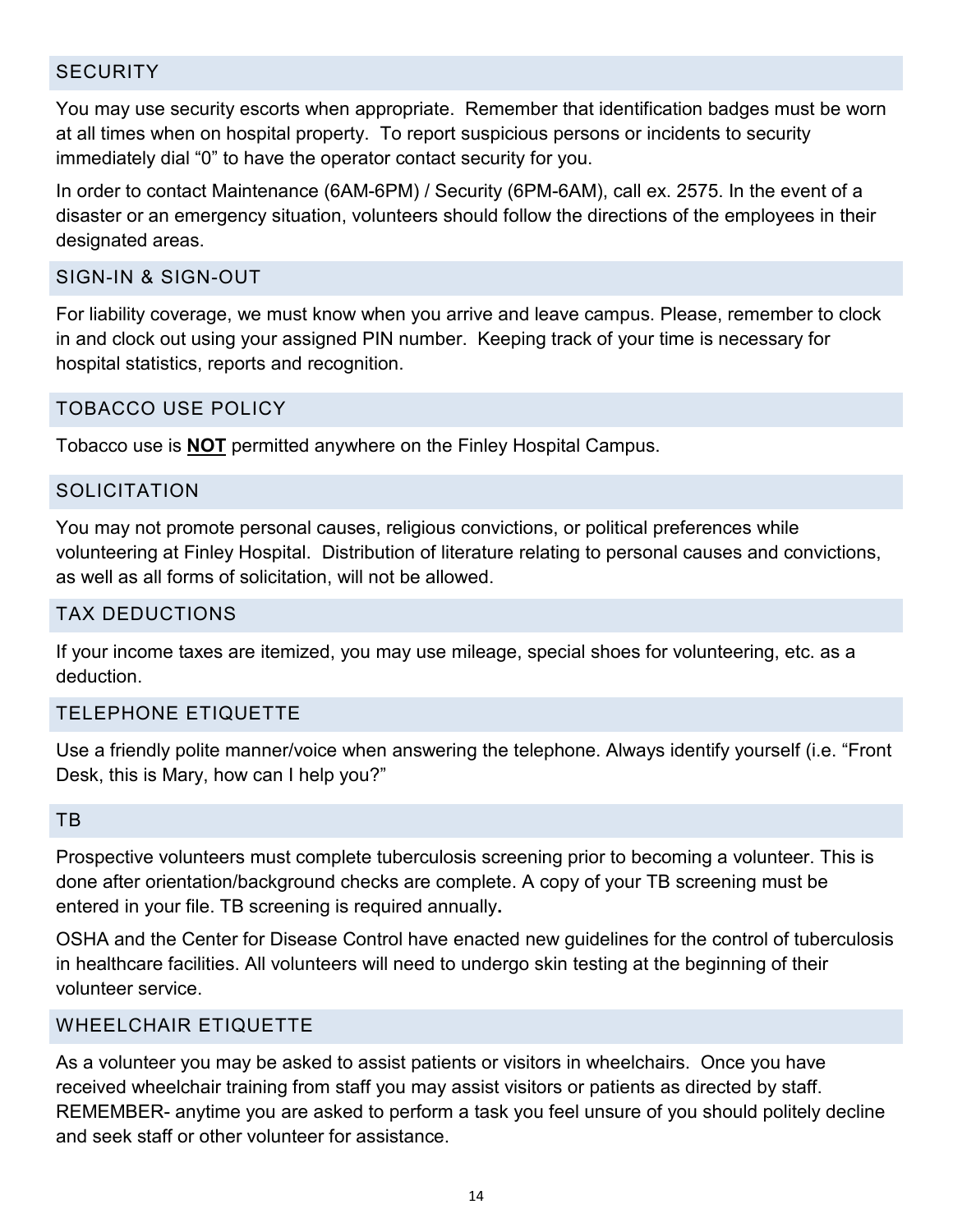It is of vital importance to set the brakes before anyone sits down in a wheelchair or gets out of a wheelchair. The chair could otherwise roll out from beneath the person. Footrests should also be used to keep the patient comfortable and also to keep their feet out of the way. A volunteer may not transport patients with IV's. Volunteers may transport patients or visitors using portable oxygen tanks. Listed below are some of the important techniques to remember when using wheelchairs.

- Have patient place arms in lap when being transported.
- Push wheelchair from behind, stay close to avoid back strain.
- Open doors then back the chair through.
- Use caution at corners and doorways.
- Back the wheelchair in and out elevators when possible.
- Alert the patient to where you are going; warn them of bumps, if possible.
- Be sensitive to those requiring a wide chair.
- When you notice a dirty chair let the volunteer office now. Broken chairs may be taken directly to maintenance.
- If ever in doubt as to where the patient/visitor is to be taken, always ask.
- Never attempt to lift a person into or out of a wheelchair.
- Do not take patients or visitors across the parking lot in a wheelchair.

**Use** the phrase "for your safety" as appropriate. For your safety I will get a staff member to assist. For your safety we must lock the brakes. For your safety I need to get a different wheelchair.

# WORKING WITH PATIENTS

# PATIENT'S BILL OF RIGHTS/ ORGANIZATIONAL ETHICS

# **RESOURCES FOR PATIENTS WITH SPECIAL NEEDS**

Foreign language interpreters are available. The hospital also utilizes a "language line" that can translate any language? All nursing units and information desks have contact information for translators and language line. Telecommunication Devices for the Deaf are available at the switchboard desk.

# **SPIRITUAL CARE**

A Chaplain is available 24 hours a day, seven days a week, and is available to spend time with patients, family members, and staff members for aid with bereavement, crisis intervention, prayer, and scripture readings as well as other spiritual support services. The Chaplain can be reached by calling ex. 2534 or cell phone number 590-0973. The chapel is open 24/7 for prayer, meditation, or moments of silence.

Finley Eucharistic Ministers should be 18 yrs. of age. They are Catholic, comfortable with people, hospitable and non-judgmental. Eucharistic Ministers distribute Holy Communion to Finley's Catholic patients per request. Training for this position is done through the volunteer's Church and with the Finley Chaplain in cooperation with Volunteer Services.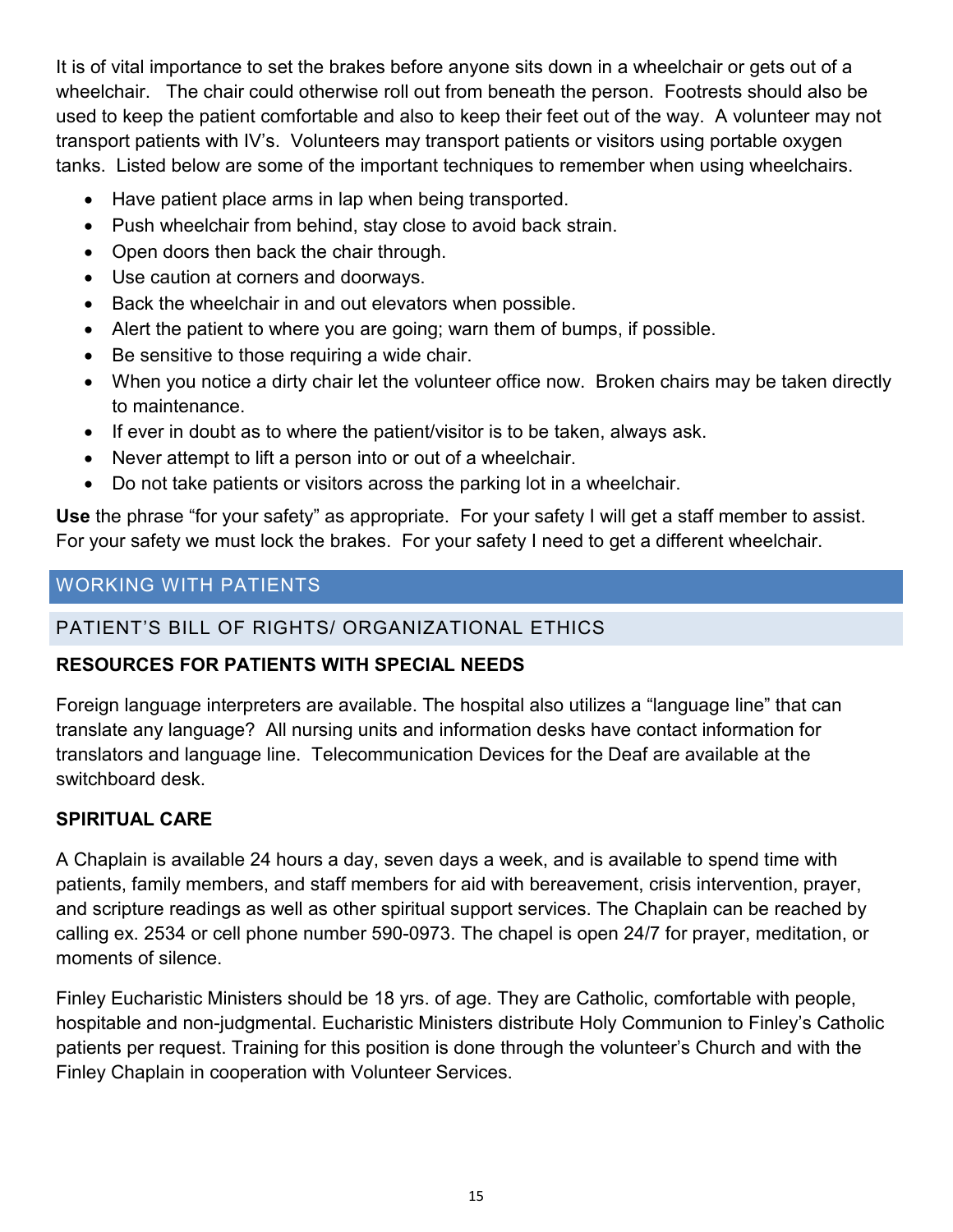# **ADVANCE DIRECTIVES**

At admission, adult patients are offered the opportunity to complete Advance Directives and Healthcare Power of Attorney. If you are questioned about these tools, please refer patients or visitors to the social worker on the patient unit.

# **ETHICS**

In working with the sick and injured, it is important to remember that you are dealing with people in exceptional circumstances. They may have fears and resentments that appear as irritability, uncooperativeness, and apprehension. Courtesy, kindness and understanding are the best way to handle these situations. Always remember situations that seem routine for you may be a great emergency in the mind of the patient and family. Your thoughtful consideration is most important to reassure others.

Volunteers are subject to the same code of ethics as doctors, nurses and other healthcare professionals. You must hold in strict confidence information of a professional nature acquired in the course of duty. You must refrain from offering advice to patients regarding their diagnosis or treatment. You must refrain from soliciting free medical advice, medicine or supplies. You must refer matters of religious activity to the chaplain. Volunteers must conduct themselves with courtesy and dignity at all times. In the process of performing volunteer service, you may overhear statements between doctors and patients and others that must be considered confidential. You are directed not to discuss outside the hospital, or even with other hospital associates or volunteers, this kind of information unless required as part of your duties. Even casual conversation with others may be overheard and violate the right to privacy.

If you have an ethical dilemma, please discuss it with your coordinator. If it cannot be resolved, it can be taken to the Ethics Committee for resolution. You may contact Chaplain James Mehltretter with any Ethic questions or concerns at 589-2534.

## **CORPORATE COMPLIANCE**

Corporate Compliance is a mindset and attitude that guides our behavior and leads us to do the right thing. It is a commitment to obey the law and follow policies and procedures. It includes legal compliance and business ethics. It encourages open communication. Compliance concerns may be brought to the Compliance Officer or the Volunteer Services Manager.

#### **RISK MANAGEMENT**

Risk Management's focus is on reducing risks, controlling costs, and promoting a safe environment. Staffs manage complaints, investigate occurrences, and educate regarding prevention and contract/policy review and revision. Contact Volunteer Services for direction on who to contact regarding questions or concerns.

#### **CULTURAL DIVERSITY**

Our mission is to foster an environment that is culturally competent and sensitive to the diverse cultural values and religious beliefs of our patients and health care providers. Finley hospital will not discriminate or permit discrimination against any person or group of persons on the grounds of race,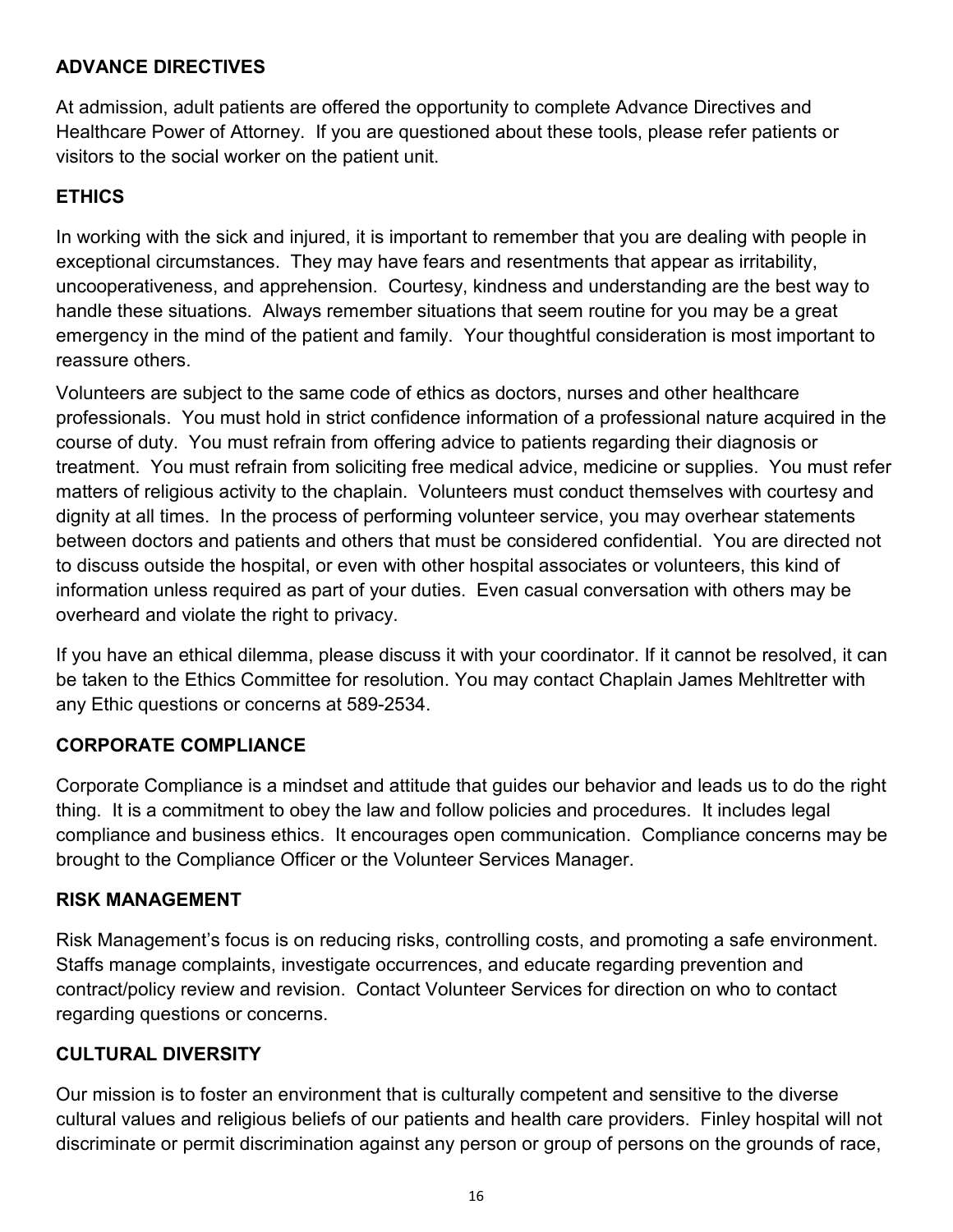color, sex, national origin, age, religion, sexual orientation, gender identity or any other protected class in any manner prohibited by federal or state laws. Making jokes about groups or trying to promote our religious faith to another person is not acceptable. Respecting every person's individual right to their beliefs and/or identity is imperative. If a volunteer feels their culture is not respected, please let a staff member know.

# **TIPS, GRATUITIES AND PERSONAL GIFTS**

Tips or gratuities from patients, visitors or vendors are not to be solicited or accepted at any time by employees. Gifts, other than those of a monetary nature, offered to employees by patients or visitors may be accepted provided such gifts are nominal in value (under \$25). Cash or checks sent to an employee or department from a patient or visitor are to be forwarded to the Finley Health Foundation for acknowledgement and distribution as appropriate.

# THE RIGHTS OF PATIENTS

Please remember that patients do have rights. Whenever you go to a patient's room, please knock on the door, announce yourself politely and receive permission to enter. Remember too that all patient information is confidential. Do not discuss the problems or condition of a patient at any time.

# A.I.D.E.T., "NO POINT" POLICY, & 10-5 RULE

# **AIDET**

By utilizing AIDET, we are building trust quickly with our patients. When we manage others up, along with AIDET, we are able to pass that established trust along to other caregivers, placing them at an advantage. As a volunteer, you will be responsible for effectively using AIDET.

# RESULTS OF USING AIDET:

- Increased trust
- Empathy
- Decreased patient anxiety
- Increased patient acceptance of care plan/ plan of care
- Better clinical outcomes
- Patient engagement and satisfaction

# **A- ACKNOWLEDGE**

- Let your patients/ families know you are expecting them, that you know them
- Decrease patient's anxiety and make them feel more comfortable
- Show respect when entering a room

# **I-INTRODUCE (SELF AND OTHERS)**

- Manage YOURSELF and OTHERS up
- Job Title
- Certification/ Licensure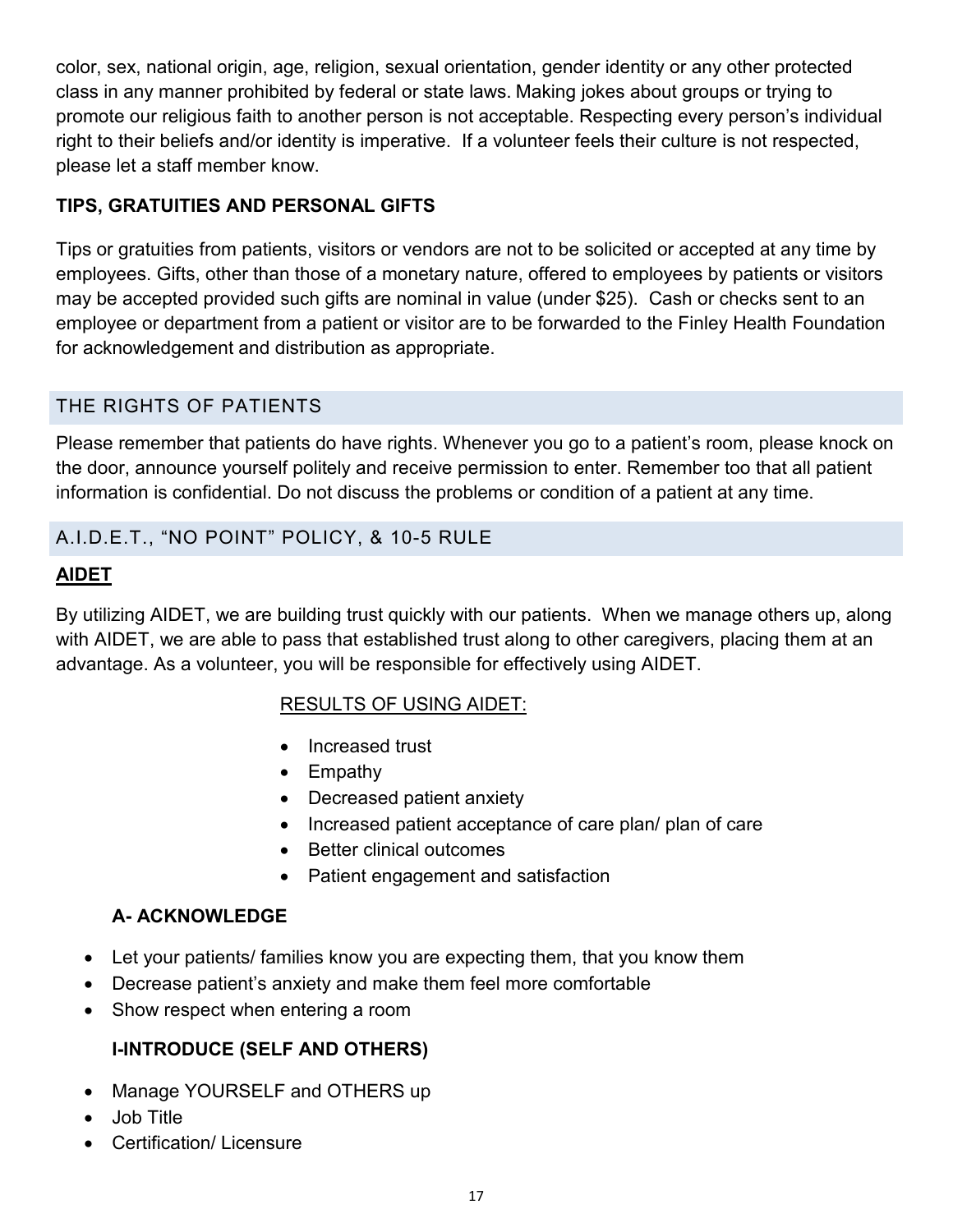- Years of experience/ number of procedures you have done
- Special Training

# **D- DURATION**

- How long will this take?
- How long with the Initial assessment or preparation take?
- How long with the exam or test take?
- How long will I wait here after procedure?
- When will I be with my family again?
- When can I expect the results?

# **E-EXPLANATION**

- Narrate care, what you will be doing and why
- What can I expect during the procedure?
- What is the plan for the future?

# **T-THANK YOU**

- Let patients know that you enjoyed caring for them
- Thank patients and families for allowing you to care for them/their loved one
- Thank them for choosing Finley Hospital for their care

# "**NO POINT" Policy**

At Finley Hospital, we escort all patients and visitors to their desired destination. We do not "point" to direct them to their destination.

- Use AIDET
- $\triangleright$  Determine the persons destination
- $\triangleright$  Escort the person to the destination

The expectation is that **EVERY** patient is **offered** an escort, *even if it is just to Radiology or the lab.* Many patients are not being offered an escort and are getting lost.

# **10-5 Rule**

When a customer or visitor is 10 feet from you, you are smiling at them. When individual or group is 5 feet from you, you are engaging with them, "Hello, may I be of assistance to you?" or "Thank you for choosing Finley Hospital".

# HIPAA PRIVACY & CONFIDENTIALITY *(HIPPA QUIZ, INFORMATION CONFIDENTIALITY, & SECURITY AGREEMENT)*

Patient information will be provided on a "need to know" basis only. All persons having information about patients will hold this information in confidence. Information is not to be sought about patients. Violation of any patient's rights to confidentiality may result in termination.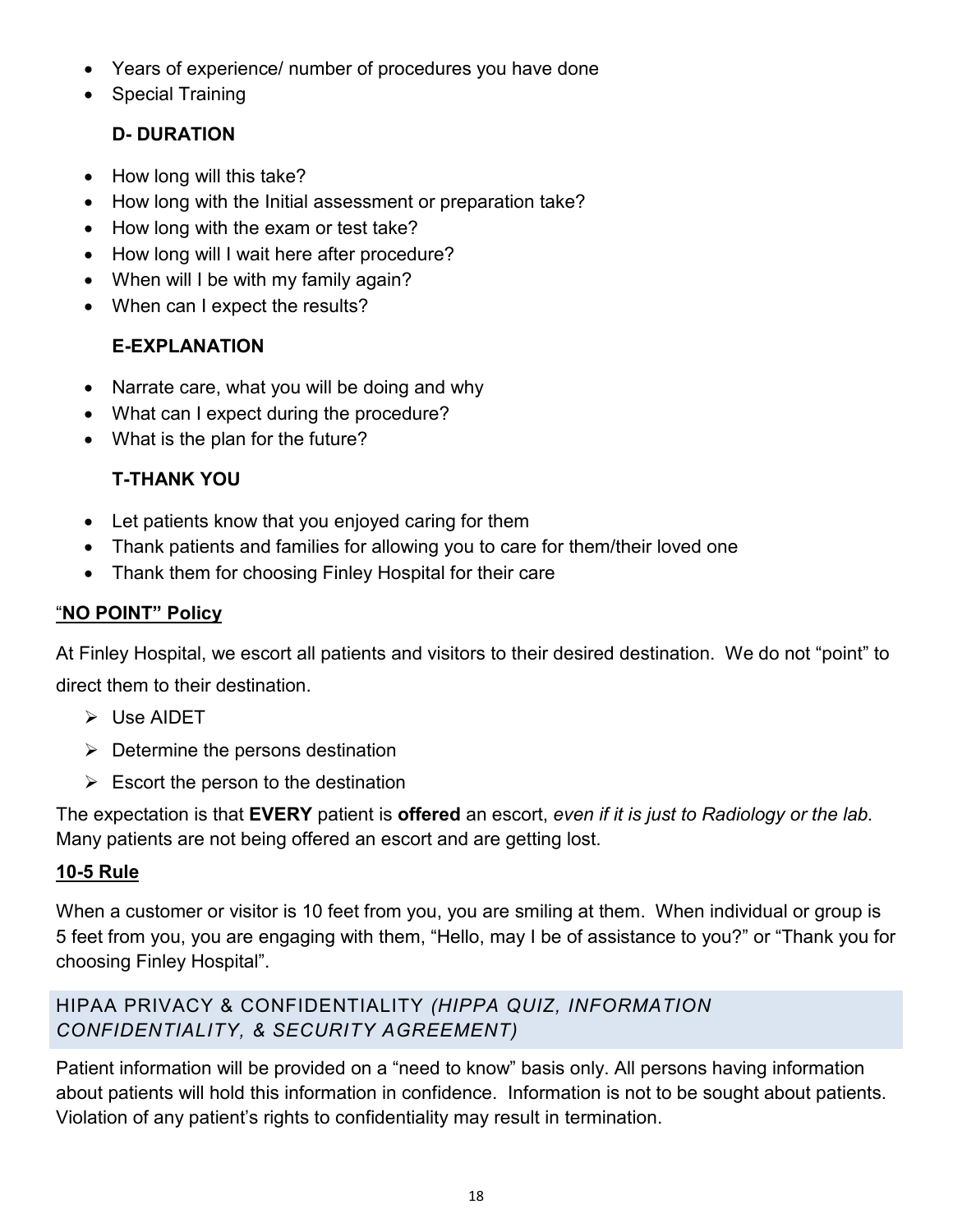The Health Information Portability & Accountability Act regulates how a patient's privacy is protected. This federal law ensures that all patient health information remain confidential.

In orientation, you learn how you, the volunteer, can uphold this law. Guarding a patient's privacy takes many forms including paper, electronic, and oral information. Protected PHI (patient health information) includes: name, address, zip code, relatives' names, name of employer, birth date, telephone number, fax number, e-mail address, finger/voice volunteer services secretary, photographic image, social security number, medical record number, health plan beneficiary number, account number, certificate/license number, vehicle or other device serial number, IP address, and any unique identifier, character or code. If a patient has chosen to keep their hospitalization confidential by opting out of the patient information system, you are obliged to uphold that decision.

Most breaches in confidentiality occur with no harm intended through human error. Make sure that you are in compliance with the HIPAA standards by protecting the privacy of the patient. If you have questions or concerns, please contact your Volunteer Manager. To report a breach of confidentiality or for questions regarding HIPAA or privacy, please call the Finley Privacy Officer at 563-589-4807.

# MANDATORY REPORTING OF ABUSE

#### **Every patient has the right to be free from abuse.**

Abuse may be defined as:

- Physical
- Sexual
- Financial
- Neglect
- Verbal
- Mental
- Involuntary seclusion
- Misappropriation of Patient Property

If you witness abuse, **act immediately**! Call one of the following:

- Unit staff member
- Unit director
- Social Worker (ext. 2520)
- Vice President of Patient Care Services (ext. 2679)
- Administrator on call (dial "0") for the switchboard. Ask for the administrator on call.

# INFECTION CONTROL

## STANDARD PRECAUTIONS

# **BLOOD BORNE PATHOGENS/ EXPOSURE CONTROL**

Finley Hospital strives to promote a safe work place in an effort to minimize the incidence of illness/injury experienced by volunteers, students, and staff through work place practice control. OSHA has enacted the Blood Borne Pathogens Standard, which is to "reduce exposure to Hepatitis B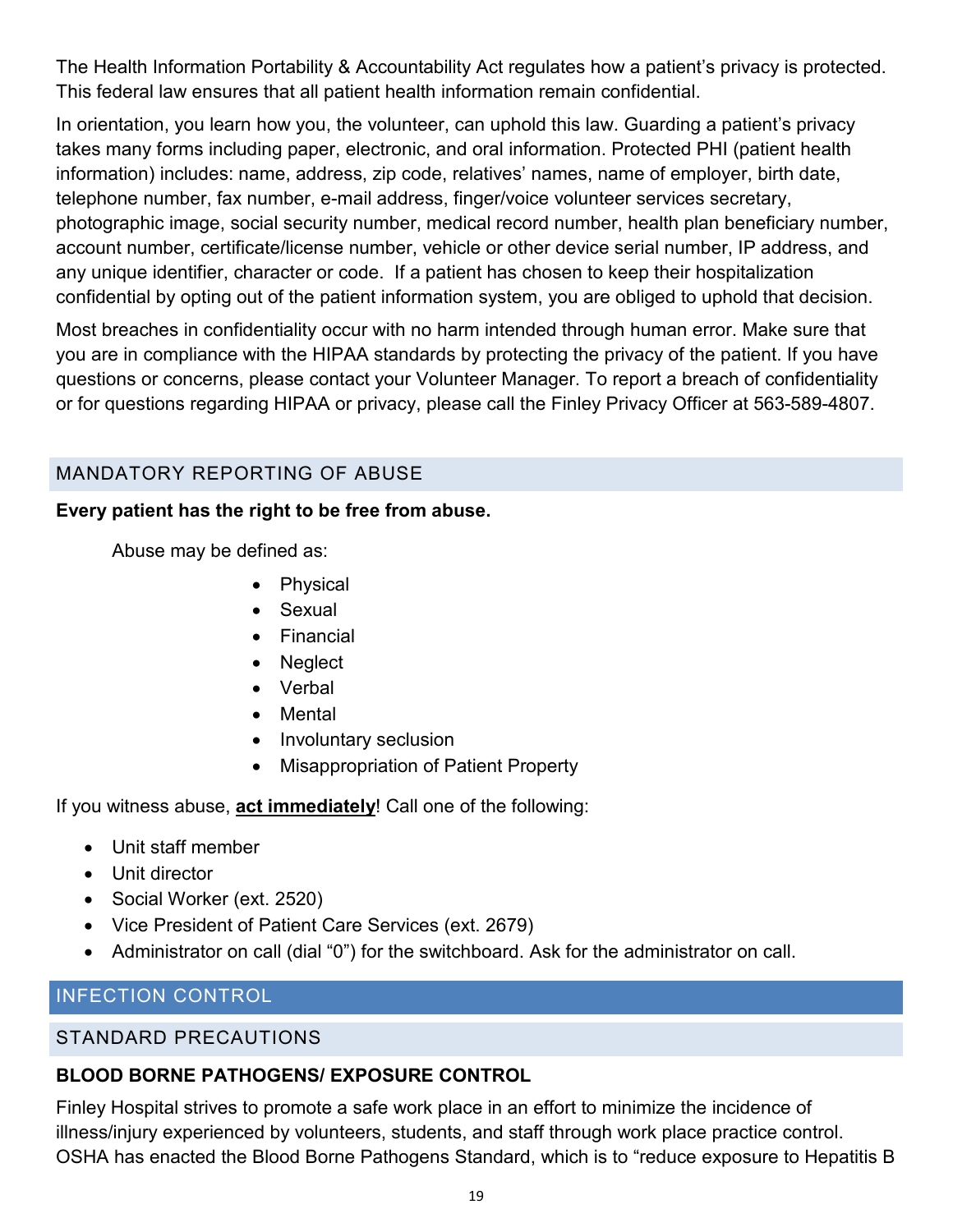Virus, Human Immunodeficiency Virus, and other blood borne pathogens encountered in the work place.

At The Finley Hospital, we observe the practice of "Universal Precautions" (Standard Precautions) to prevent contact with blood and other potentially infectious materials. Never touch blood or body fluids.

Personal hygiene and hand washing are the two most important practices to prevent the spread of infection:

- Wash hands when you enter or exit each room
- Wash hands before and after contact with a patient
- Wash hands after you remove gloves
- Wash hands immediately if they are contaminated with blood or other bodily fluids
- Use waterless gels or foams between hand washings (only if hands are not grossly contaminated)
- Use only hand washing and moisturizing products that are provided by the hospital

Eating, drinking, applying cosmetics or lip balm, as well as the handling of contact lenses is prohibited in the work area where there is potential for exposure.

Uniforms penetrated by blood or other infectious materials should be changed as soon as possible. At The Finley Hospital, you will need to change your uniform, and launder it yourself. Items containing bloody body fluids must be placed in red, biohazard bags according to OSHA regulations. Environmental Services should be contacted for spill cleanup and disinfecting the area.

Volunteers involved in an incident where a potential exposure to blood borne pathogens has occurred must report the incident to their supervisor. The supervisor will provide assistance in filling out a variance/incidence/occurrence report and make sure that the volunteer receives appropriate medical consultation and treatment (if required).

# HAND WASHING PROCEDURE

- Wash hands with liquid soap. Waterless soap (such as Purell) is an acceptable alternative and Purell dispensers are found throughout the hospital.
- Wash for 15 seconds, rubbing well.
- Pay special attention to creases, between fingers, rings, and fingernails.
- Rinse well, keeping tips of fingers pointed down.
- Dry with a paper towel.
- Use same towel to open door.
- Wash before and after patient care, before and after eating, after handling specimens, after coughing or sneezing, after bathroom visits, and before and after handling equipment or soiled linens.

# ISOLATION

Patients are isolated for various reasons. A volunteer should NOT enter a room marked "ISOLATION" unless specifically trained to do so. Always check with the nurses' station if called on an errand for and isolation patient, or for e-mail, mail, or flower delivery. Isolation is not only used to protect visitors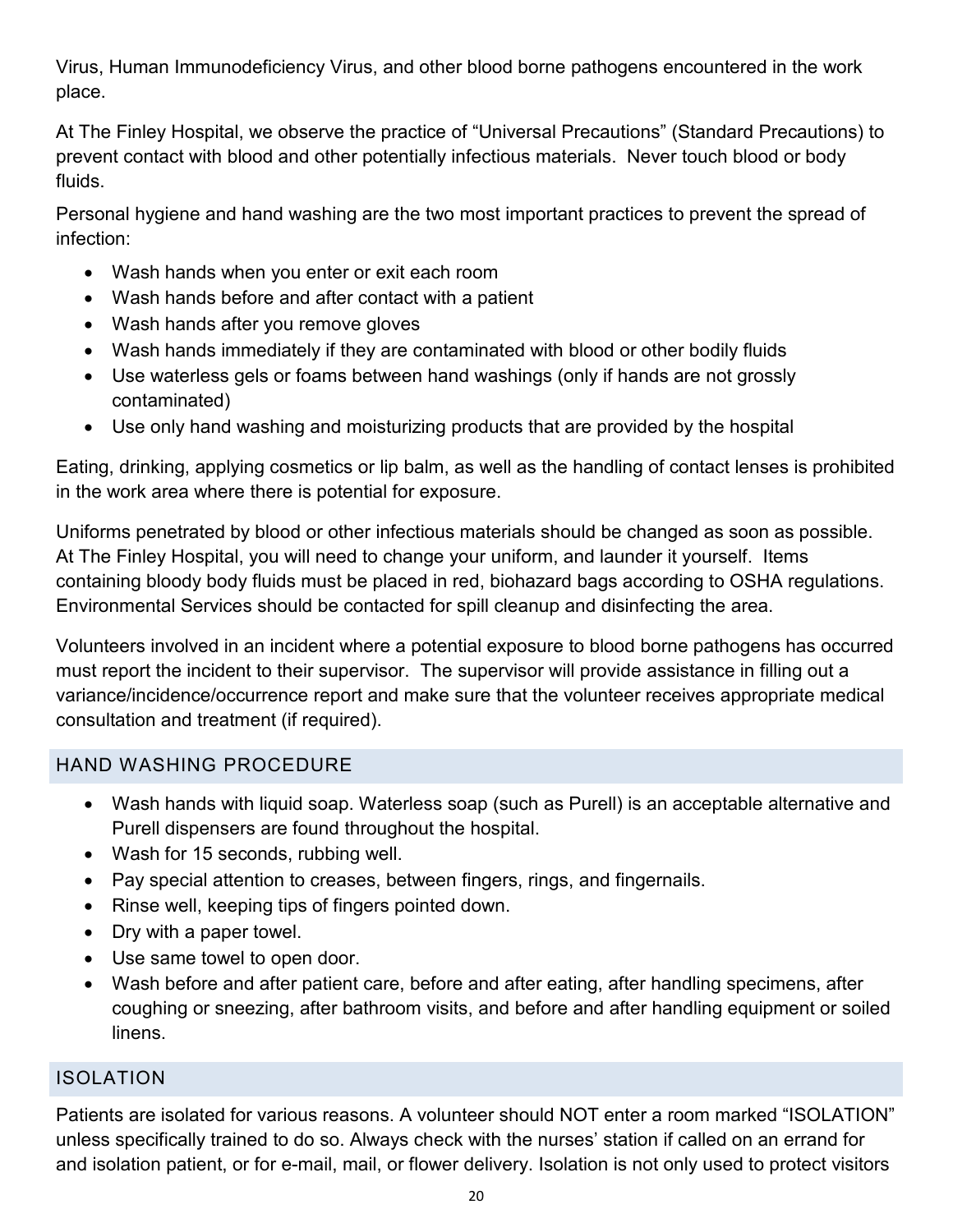from disease but also to protect the patient from visitors' germs. In these instances, ask hospital staff at the nurse's station to deliver the flowers or mail for you.

If you enter an isolation room by mistake, notify the charge nurse and your Volunteer Manager immediately!

# EMPLOYEE HEALTH SERVICES

The following services are offered for volunteers:

- TB/PPD screening
- Flu Shots
- First Aid for minor injuries
- Over-the-counter medications (pain reliever, fever reducer, cold medicine, etc.)
- Maintenance of health records, while an active volunteer.

# SAFETY & EMERGENCY CODES

Initial and ongoing training relevant to their emergency response roles is provided to staff, volunteers, and individuals providing on-site services under arrangement. These individuals are then trained by their assignment supervisor for that specific area. This training is documented and then reviewed and updated annually and when these roles change.

Volunteers will demonstrate knowledge of emergency procedures through participation in drills and exercises, as well as post-training tests, participation in instructor-led feedback (for example, questions and answers), or other methods determined.

In an event which is so wide-spread to be considered an emergency and/or involves mass casualties, all hospital staff and volunteers are expected to report to the hospital for duty as soon as it is feasible to travel after notification. All staff and volunteers reporting to the hospital during an emergency shall report to their assigned departments.

# FIRE & DISASTER PROCEDURES

# **FIRE---DR. RED**

- **R---**Rescue people in immediate danger.
- **A**---Activate the alarm (pull it)
- **C**---Confine/contain the fire/close patient room doors
- **E**---Evacuate people from the area and use extinguisher or wet blanket
	- \*Pull the pin\*Aim at the base of the fire\*Squeeze the handle\*Spray back and forth

# **DISASTER**

Disaster is announced when there has been a disaster and a large number of patients are expected. All staff has specific duties. Security staff will be at all doors/entrances. All staff will need their ID badge and should enter at the employee entrance. Patients who have scheduled procedures may be delayed. Volunteers stay at their department until they are notified.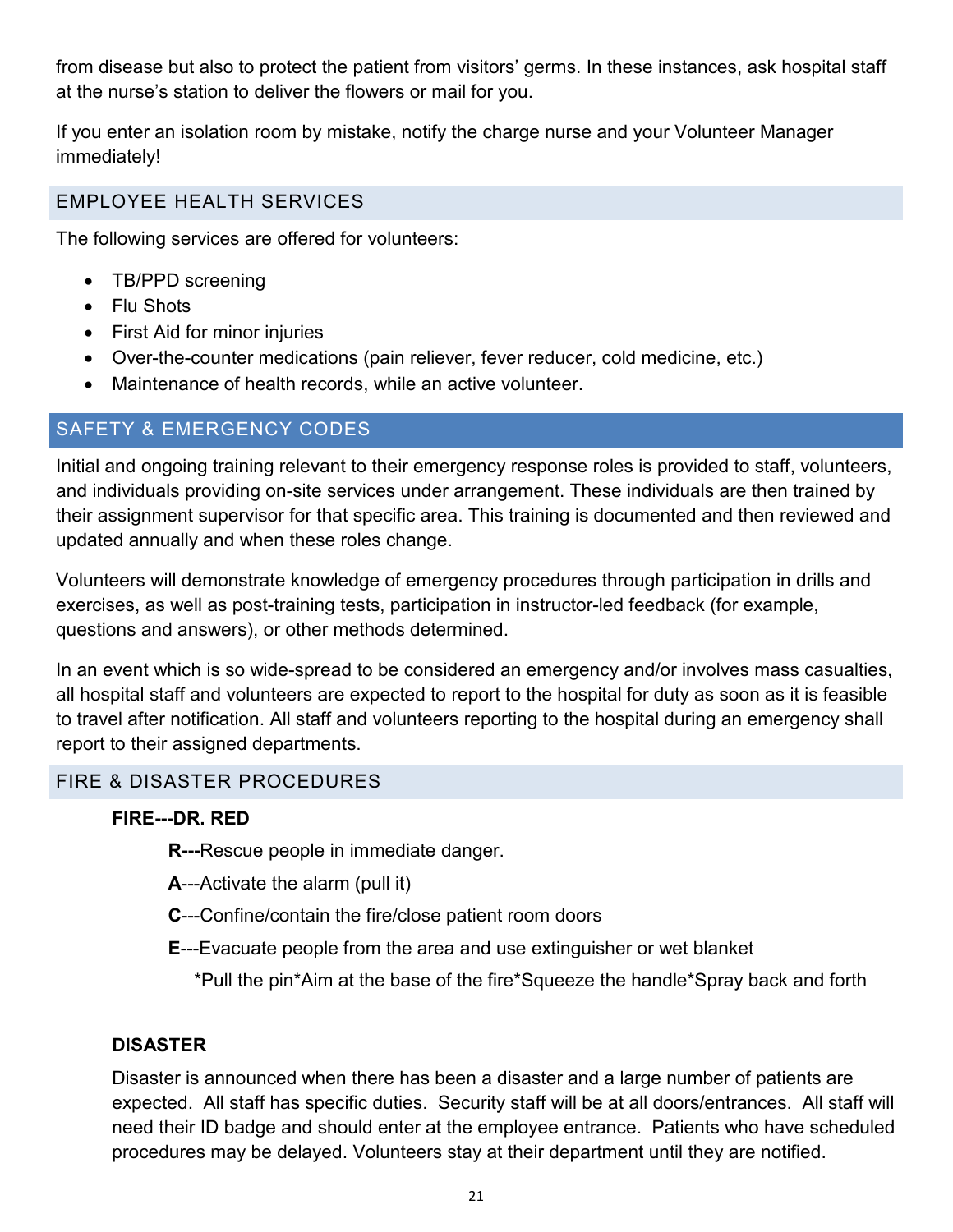# SAFETY & EMERGENCY PROCEDURES

Finley requires "Safety and Security Training" that will be completed during orientation.

# RESPONSIBILITIES: SAFETY PROCEDURES

- Report all suspicious activities to Maintenance/ Security (ex. 2575).
- Ask people if they need assistance.
- Know who is in your work area and why.
- Notify Maintenance/ Security (ex. 2575) of items in your work area that cannot be identified.
- Always secure your ID badge, personal property, and network property. Do not allow tailgating into unauthorized areas.
- Correct a safety hazard when you see it. If you cannot correct it, report it.

# EMERGENCY CODES

All staff, physicians, students, volunteers, and members of the healthcare team need to know to **(DIAL "500")** the emergency telephone number, to implement the following codes. In the event of the following Dial 500 and tell the operator "CODE" and give the location or room number.

| <b>Missing Person</b>    | A patient is missing. Be observant, watch exits.                            |
|--------------------------|-----------------------------------------------------------------------------|
| <b>CODE BLUE</b>         | An adult is in need of resuscitation.                                       |
| <b>CODE PINK</b>         | A child is in need of resuscitation.                                        |
| <b>SEVERE</b>            | Severe thunderstorms are occurring or imminent in the area; winds of 58     |
| THUNDERSTORM             | mph or higher and or hail 1 inch in diameter or larger.                     |
| WARNING                  |                                                                             |
| TORNADO WARNING          | A tornado has been spotted in the immediate area.                           |
| <b>HAZ-MAT TEAM</b>      | Patient(s) in the ED or expected that has been exposed to a hazardous       |
| <b>RESPONSE</b>          | material.                                                                   |
| <b>CODE SURVEY</b>       | Some type of official inspection is underway.                               |
| DR. RED                  | A fire has occurred.                                                        |
| <b>DISASTER PLAN</b>     | Resources are needed to care for a surge of patients.                       |
| TRAUMA TEAM              | One or more trauma victims are expected in the ED.                          |
| <b>ACTIVATION</b>        |                                                                             |
| DR. STRONG               | A patient is uncontrollable needing a response team.                        |
| PERSON WITH A            | A person is using a weapon in a threatening or intimidating manner.         |
| <b>WEAPON</b>            |                                                                             |
| <b>HOSPITAL LOCKDOWN</b> | A threat to the safety of patients, visitors, and staff is occurring in the |
|                          | immediate area outside the hospital building.                               |

# EMERGENCY PREPAREDNESS

In case of severe weather, volunteers should follow the specific instructions given for their assigned work site. Volunteers should assist the staff with any duties that they can in these situations. Volunteers should also participate in any type of drills that take place.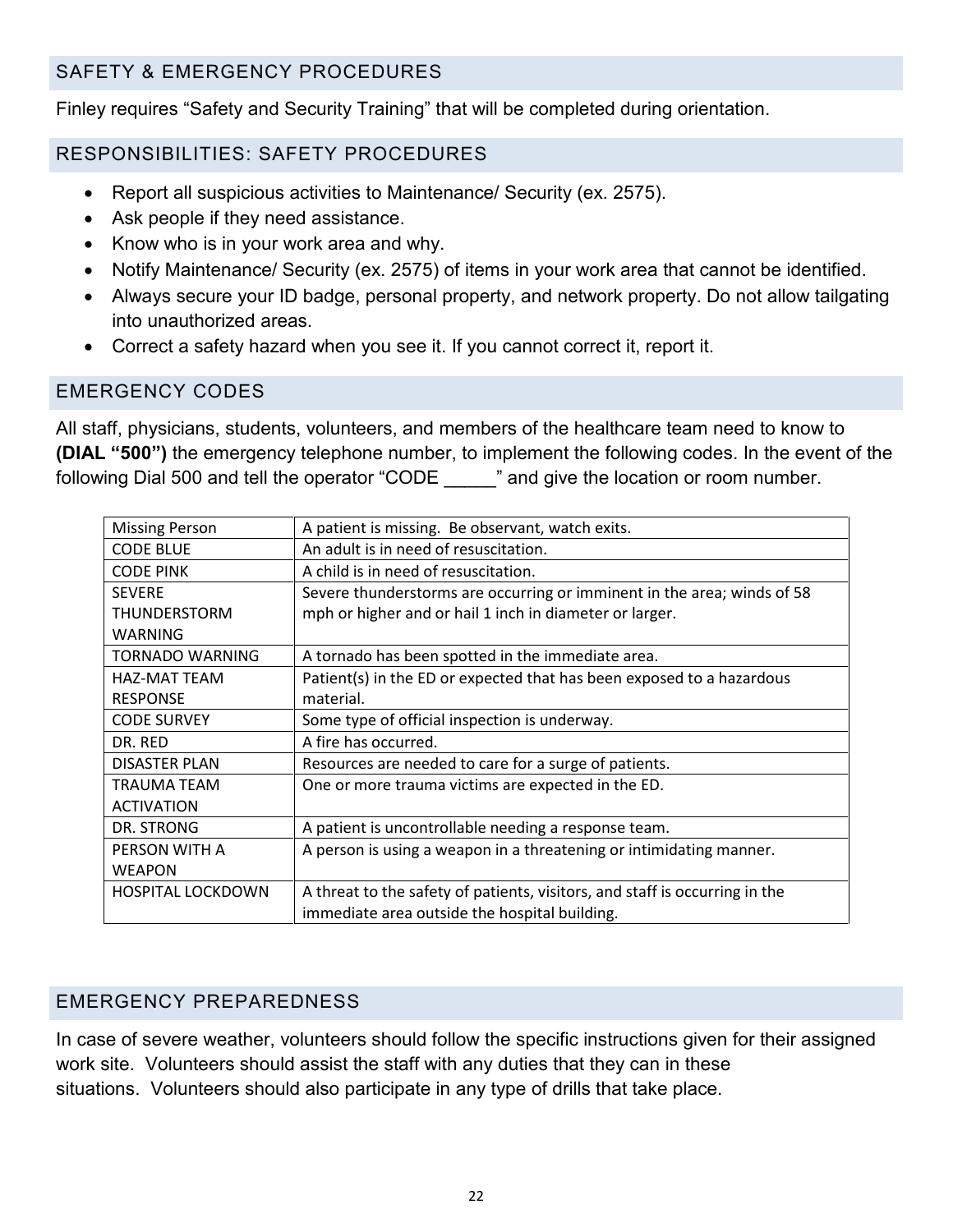# **SAFETY HINTS: BODY MECHANICS/ ERGONOMICS**

Follow all safety rules, practice good body mechanics, use directional mirrors when entering corridors, and report potential safety hazards.

- When lifting, please remember:
- Get help when the load is too heavy.
- Always grasp items firmly when lifting. Lift using leg muscles and keep feet shoulder-width apart (this will help protect your back).
- Carry items close to your center of gravity (close to your body) and never twist.
- Be sure you can see where you are walking. Again, use the mirrors at intersections.
- Set objects down by using leg muscles.
- Do not bend over at the waist- bend with your knees or squat when lifting items.

# VOLUNTEER PROGRAMS

# TYPES OF VOLUNTEERS

- Adult Programs
	- o The Sunshine Circle
	- o SHIIP
- College Programs
- Junior Programs (Ages 14-17)
- Retired Senior Volunteer Program (RSVP)

# GUIDELINES/ RECRUITING VOLUNTEERS (SIGN SERVICE EXCELLENCE POLICY & PROMISE TO COWORKERS)

# **GUIDELINES**

- Volunteers are expected to greet all patients and visitors promptly and courteously using eye contact and a pleasant expression. Please remember to be cooperative, responsible and courteous to all associates, patients and visitors at all times. UTILIZE AIDET
- Learn to use the way finding tools provided. Ask staff for assistance when needed to provide service to our patients and guests. If you are unable to confidently answer or take care of the inquiry, always seek staff assistance. Never leave a question or concern unanswered or unattended, seek staff assistance.
- Always introduce yourself. "My name is Sally, I am a Finley Volunteer. I am here to deliver some flowers to you." Follow-up with, "Is there anything else I can do for you?"
- Follow dress code guidelines.

\*\*\*\*REMEMBER- anytime you are asked to perform a task you feel unsure of, you should politely decline and seek staff or other volunteer for assistance.